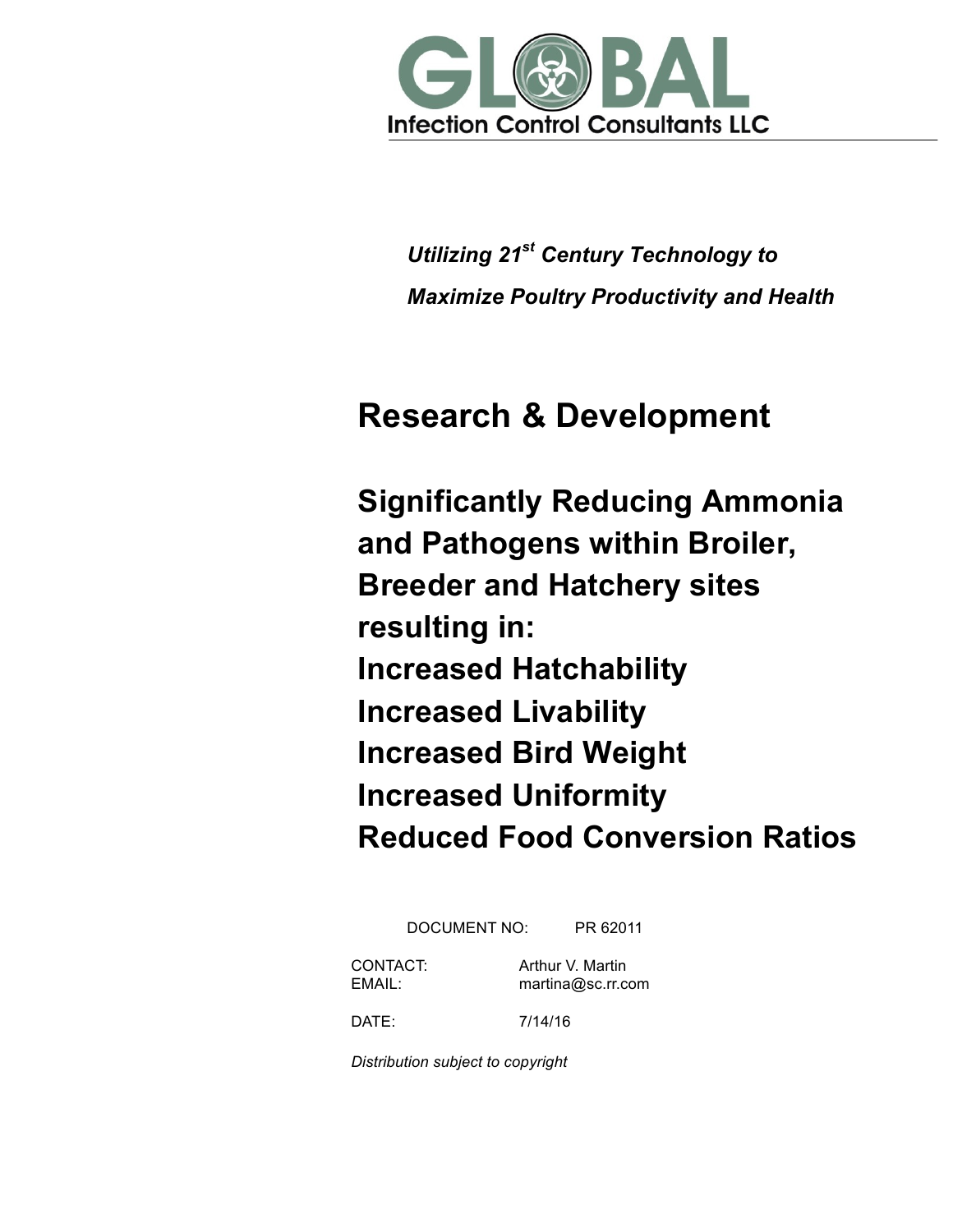

### **Disclaimers**

The information contained in this document is the proprietary and exclusive property of Global Infection Control Consultants LLC except as otherwise indicated. No part of this document, in whole or in part, may be reproduced, stored, transmitted, or used for design purposes without the prior written permission of Global Infection Control Consultants LLC.

The information contained in this document is subject to change without notice.

The information in this document is provided for informational purposes only. Global Infection Control Consultants LLC specifically disclaims all warranties, express or limited, including, but not limited, to the implied warranties of merchantability and fitness for a particular purpose, except as provided for in a separate agreement.

### **Privacy Information**

This document may contain information of a sensitive nature. This information should not be given to persons other than those who are involved in the Global Infection Control Consultants LLC*.*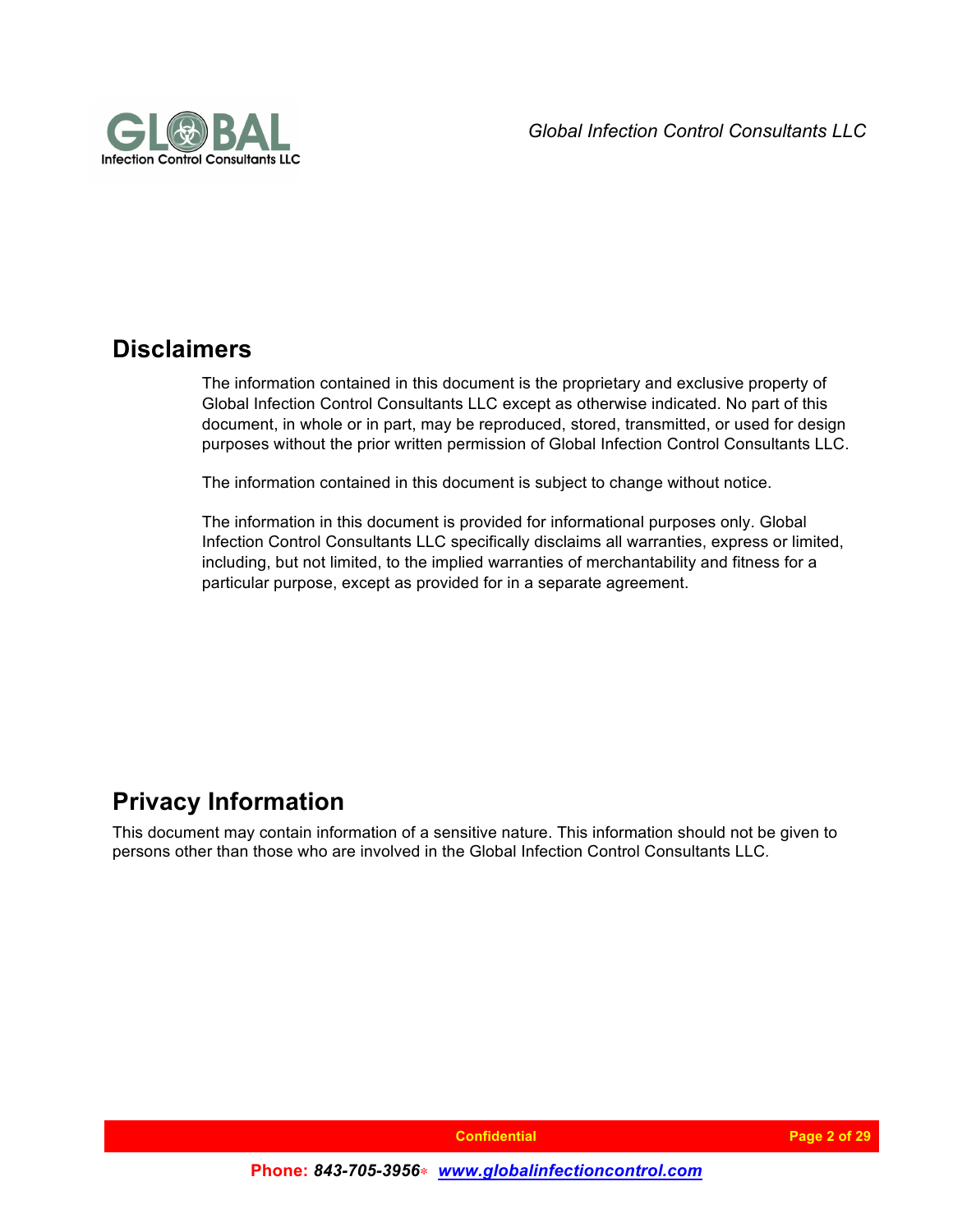

### **Table of Contents**

| 1              | <b>Executive Summary</b>                          |                  |
|----------------|---------------------------------------------------|------------------|
| 1.1            | <b>Summary</b>                                    | 4-6              |
| 1.2            | <b>Customer Profile</b>                           | 6                |
| $\overline{2}$ | <b>Problem</b>                                    |                  |
| 2.1            | <b>Context</b>                                    | 7                |
| 2.2            | <b>Objectives</b>                                 | 7                |
| 2.3            | <b>Finding a Partner</b>                          | 8                |
| 3              | <b>Solution</b>                                   |                  |
| 3.1            | <b>Process</b>                                    | 8                |
|                | a. Broiler House Process                          |                  |
|                | <b>b. Breeder House Process</b>                   | 8                |
|                | c. Hatchery Process                               | 9                |
| 3.2            | Using the Solution to solve the Problem           | $\boldsymbol{9}$ |
| 3.3            | <b>Technologies and Delivery Method</b>           | 9                |
| 3.4            | Key Components (a, b, c)                          | $9 - 10$         |
| 3.5            | <b>Financial Resources and Partners</b>           | 10               |
| 4              | <b>Evaluation</b>                                 |                  |
| 4.1            | Results and Benefits (Hatchery, Breeder, Broiler) | $11 - 15$        |
| 4.2            | <b>Lessons Learned</b>                            | 16               |
| 4.3            | H5N1 - Avian Flu                                  | 17               |
| 4.4            | <b>Publishing</b>                                 | 18               |
| 4.5            | <b>Dosage Table</b>                               | 19               |
| 5              | Path-Away® Lab Findings                           | 20-28            |
| 6              | <b>References</b>                                 | 29-30            |

 **Page 3 of 29**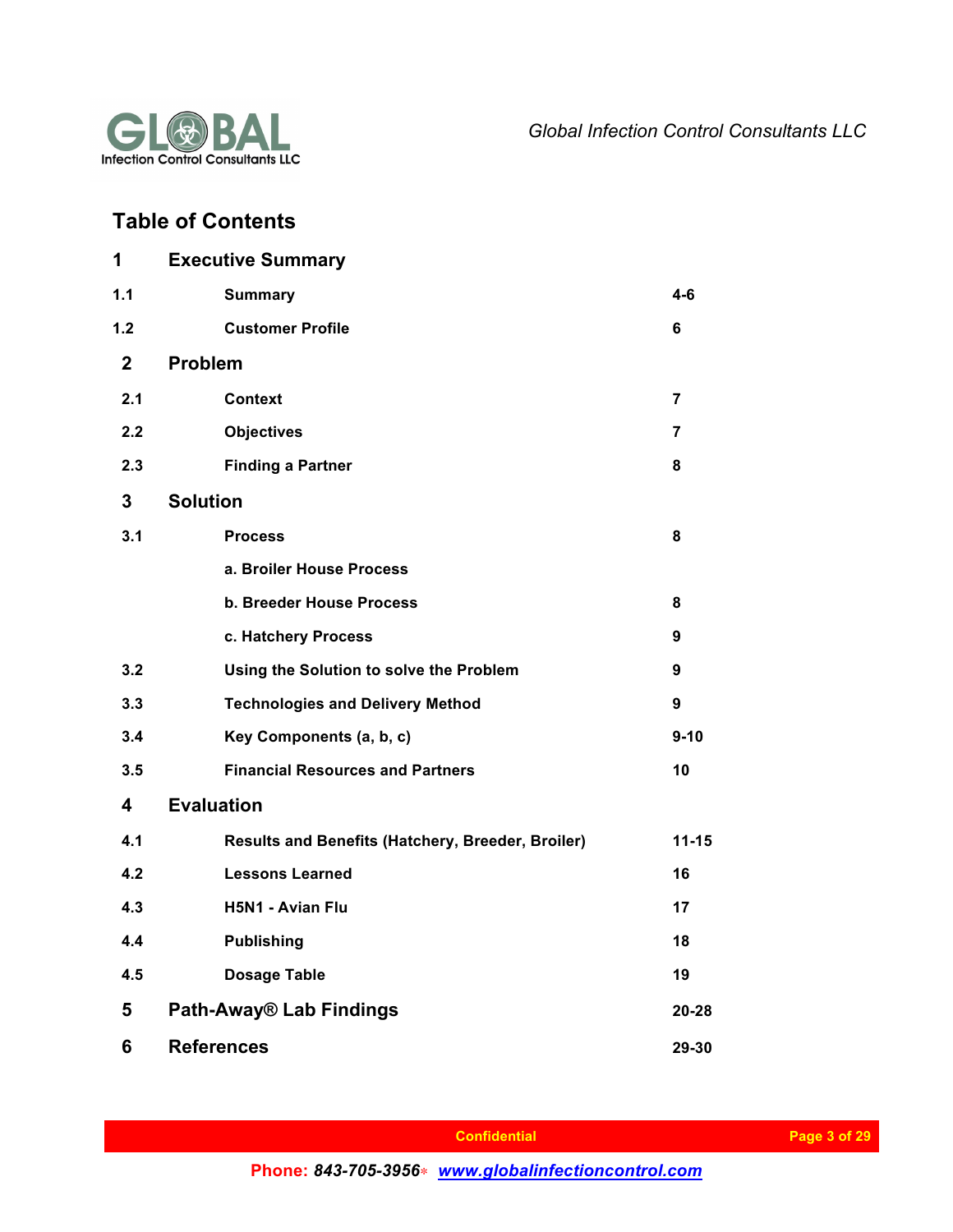

#### **Implementing Technology to Improve Productivity**

#### **GLOSSARY**

#### *Breeder*

*Breeds and raises poultry and fowl to improve strain and develop show stock: Selects and pairs birds for breeding or breeds birds by artificial insemination.*

#### *Broiler*

*young chicken suitable for broiling*

# **1. Executive Summary**

### **1.1 Summary**

This research and development project was conducted to see if the weight of poultry could be naturally increased during a growth cycle without any ill effects and reduce feed conversion ratios by reducing significantly the amounts of Ammonia, Bacteria and Viruses in the air and water within this test farm, located in a Southern United States of America location. This effort was funded by Global Infection Control LLC. This company represents in excess of 40 years of experience in the fields of Environmental and Mechanical engineering, pathogen control and cellular biology. Proprietary ultraviolet light units and electronic systems were developed and installed. Litter was treated with Path-Away® Anti-Pathogenic Solution. Two 40 GPM ultraviolet light water units were installed, one per well. This process of raising poultry is called *The Path-Away® and The M3 System®.*

Our approach was to carefully measure weights of ten randomly selected birds from each house for a total of forty birds on the same day and time at four day intervals. We did not want to stress the birds any more than necessary so these birds were taken as the farmer made his normal walk through in each chicken house. Great care was taken to make sure that two birds were taken from different locations that were at least 60 feet apart. This way we made our sampling as random as possible.

We felt that many people would say that a sampling of 40 birds total every 4 days is not enough. That would have been very true if we were raising chickens the old way. One of the great differences in raising poultry utilizing *The Path-Away® and The M3 System®* is that there is such a higher increase in uniformity of size among all the birds. Out of 100,000 birds the rate of uniformity was as high as 98% and evisceration problems were totally eliminated. This is verifiable as the normal percentage of birds that go to salvage in the processing plant is 4% to 6%.

**The number of birds from the test farm that go to salvage is consistently – ZERO.**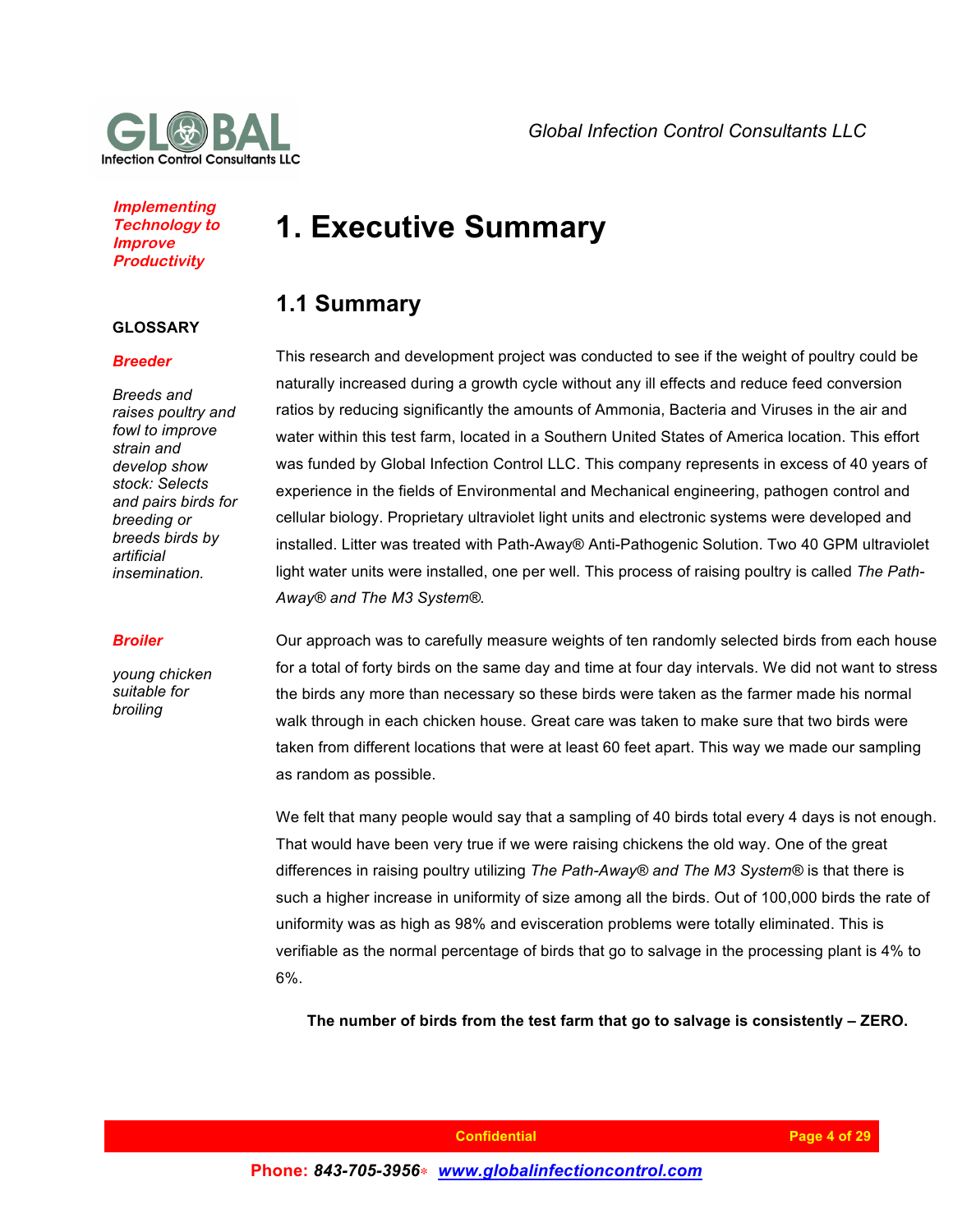

#### **Darkling Beetles**

Water consumption for houses was recorded daily. All data was imported into Excel spread sheets and charts made.

*Even when using various chemicals like Tempo, Darkling Beetles eat 500 lbs. of food per house per cycle. Found by the Millions in poultry houses.*

*Fig.1 below shows no deviation in water consumption during feed change occurring in days 31 thru 35 this equates to 3/10 to 4/10 lb free weight gain per bird per house!*



Major results of this natural process were increased bird weight by  $\frac{1}{2}$  LB in a shorter period of time (1 to 2 days) within a cycle (42 to 44 days). Food Conversion Ratios were estimated to be reduced from 1.85 to 1.67 averages. Bacteria and Viruses in the air and water were eliminated. Ammonia was also greatly reduced in poultry houses. Neighbors thought this farmer had stopped raising chickens because they couldn't smell ammonia. The birds were drinking on the average 1,400 more gallons of water per cycle per house. Reduced mortality and culling and increased profits for farmer and Integrated Producer.

#### *Enzymes*

*A protein molecule produced by living organisms able to catalyze, or facilitate, a specific chemical reaction involving other substances without itself being destroyed or changed in any way.*

#### *Evisceration*

*The removal of the internal organs during processing.*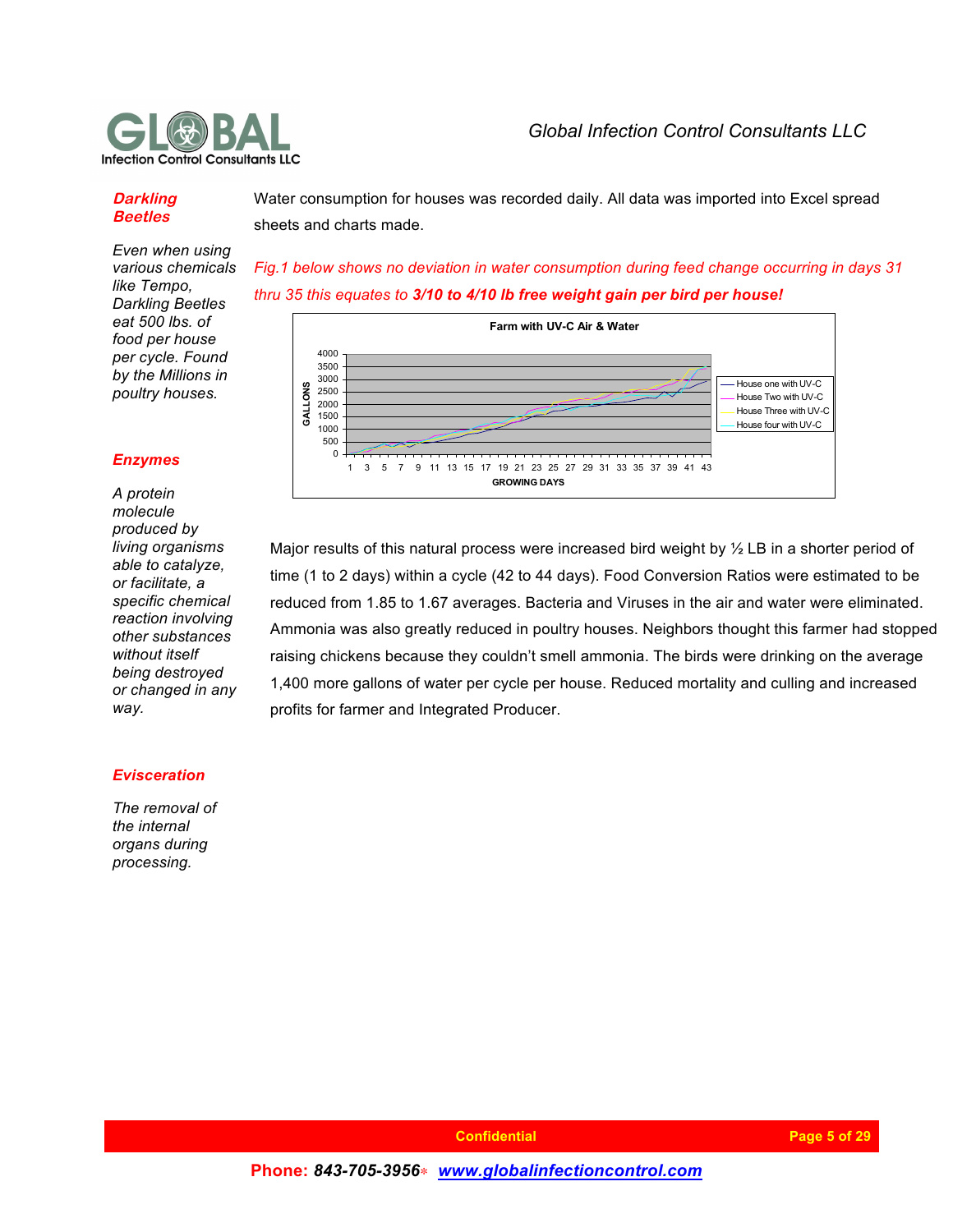

#### *Food Conversion*

*A ratio of food intake to body weight gain; more generally, the total weight of all feed fed to a lot of poultry divided by the total weight gain of the poultry lot. The units of weight and the time interval over which they are measured must be the same. The better the conversion, the lower the ratio.*



*Fig. 2 below shows water consumption in a Poultry Farms with UVC Water & No UVC Air. Water* 

*In Fig. 2 above, the resulting loss of water consumption equates to 3/10 to 4/10 lb weight loss per bird per house. The data in Fig. 2 is from a brand new four house farm and represents the water consumption of the very first cycle of birds in a brand new farm!*

#### *Hatchability*

*The percentage of fertilized eggs that actually hatch when artificially incubated.*

Due to these exceptional results a decision was made to implement similar UVC/Path-Away® products into a Breeder Farm to naturally inoculate the eggs. The results were an increase in hatchability of 8% & 12% in two respective cycles. Another major benefit was that the eggs treated with this process had a 90% increase in livability during the first seven critical days of the birds life on the Broiler Farms. A complete separate system of UVC/Path-Away® M3® System was proposed for Hatcheries. This was developed to remove Aspergillius Niger, and this UVC design killed all other bacteria and viruses present.

Conclusion – This complete process when in place will reduce the spread of pathogens from Breeder farm to Hatchery and Hatchery back to Broiler farm and thus eliminate the seven day livability concern. This system now has a patent pending; is called the Path-Away® M3 System*®*. The present hatchability rate country wide is 80% - 85%. With *The Path-Away® and M3 System®* process installed in the Breeder farms and Hatcheries, hatchability rates would increase between 90 to 94%. Livability has increased in the first seven critical days by 90%.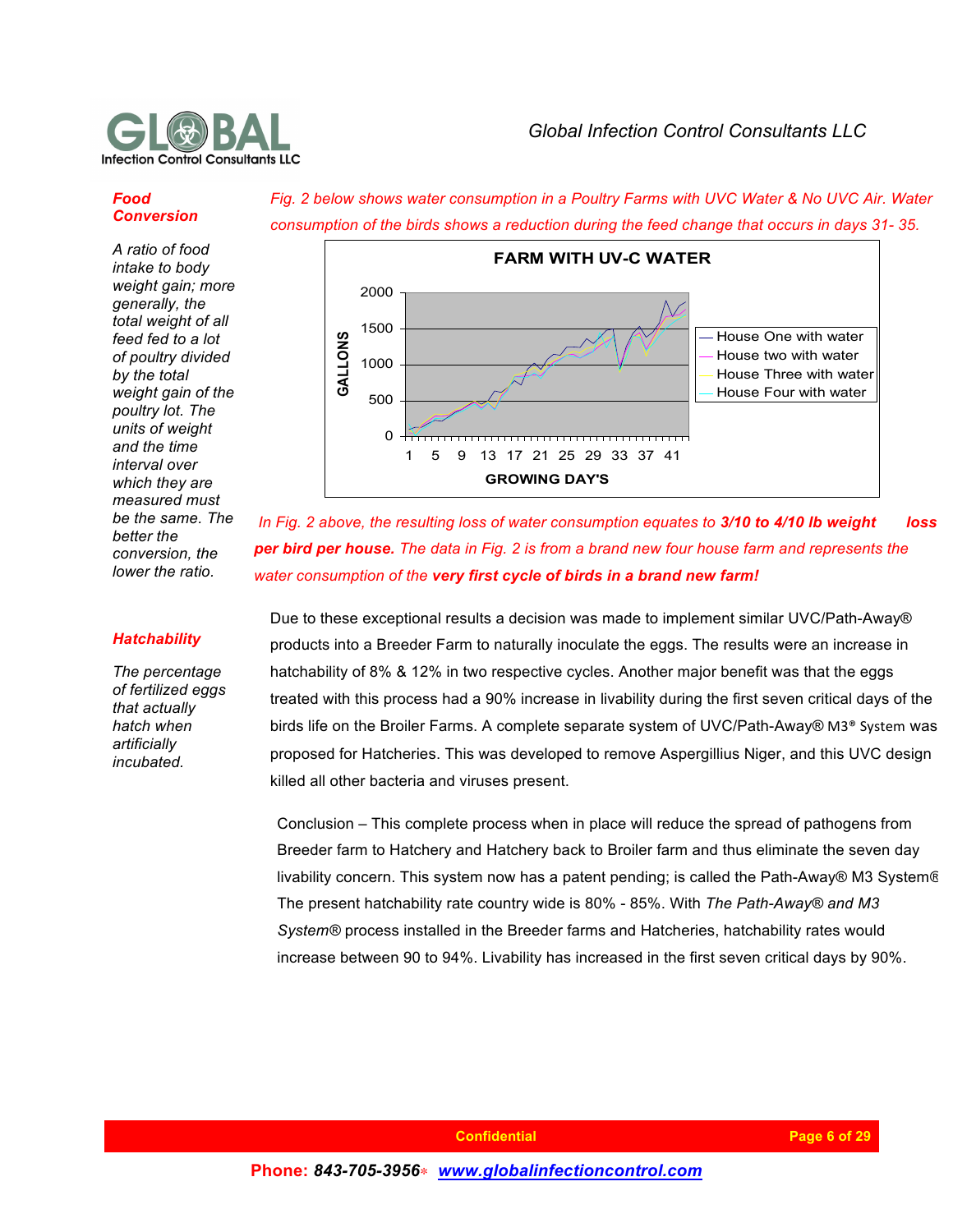

#### *Integrated Producer*

*A farming system that produces high quality food and other products by using natural resources and regulating mechanisms to replace polluting inputs and to secure* 

#### *sustainable farming.*

*Emphasis is placed on a holistic systems approach involving the entire farm as the basic unit, on the central role of* 

#### *agro-ecosystems,*

*on balanced nutrient cycles, and on the welfare of all species in animal husbandry...*

### **1.2 Customer Profile**

The location of this research was conducted on an 18 year old farm. This farmer has been raising chickens for 30 plus years and is licensed to raise broilers for one of the top five poultry producers in the USA. This farmer has consistently placed in the top 5% in a group of 30 farms. With the help and assistance provided by management we were able to identify key issues and goals and these are to maintain sustainability economically, environmentally and socially. With *The Path-Away® and M3 System®* we met all of these goals and offered a substantial ROI. This farmer also completed four brand new houses and these were not treated with UVC or the Path-Away® M3 System® methodology and were used for comparison purposes.

# **2. Problem**

### **2.1 Context**

Reasons behind this project involve the large amount of ammonia in the chicken houses for the workers as well as poultry and their suffering. "Airborne ammonia is a respiratory irritant and can combine with other air pollutants to form fine particulate matter that can cause respiratory disease." Because of high counts of ammonia present in chicken houses (62-100 ppm), birds start to go blind when parts per million exceeds 58. Pecking orders are established and the birds that can't see well or are blind are kept away from food and water. For these smaller or blind birds sometimes death or culling results.

### **2.2 Objectives**

Through research, we identified problems in Broiler farms, Breeder farms and Hatcheries prior to poultry being delivered to production facilities; and then developed natural solutions for these problems so these solutions such as the Path-Away® M3 System® will be readily accepted by any company and not interfere with their methods and processes already established. With constant evaluation of the UVC products, placement of these became paramount so that UVC treated air was evenly dispersed throughout the houses.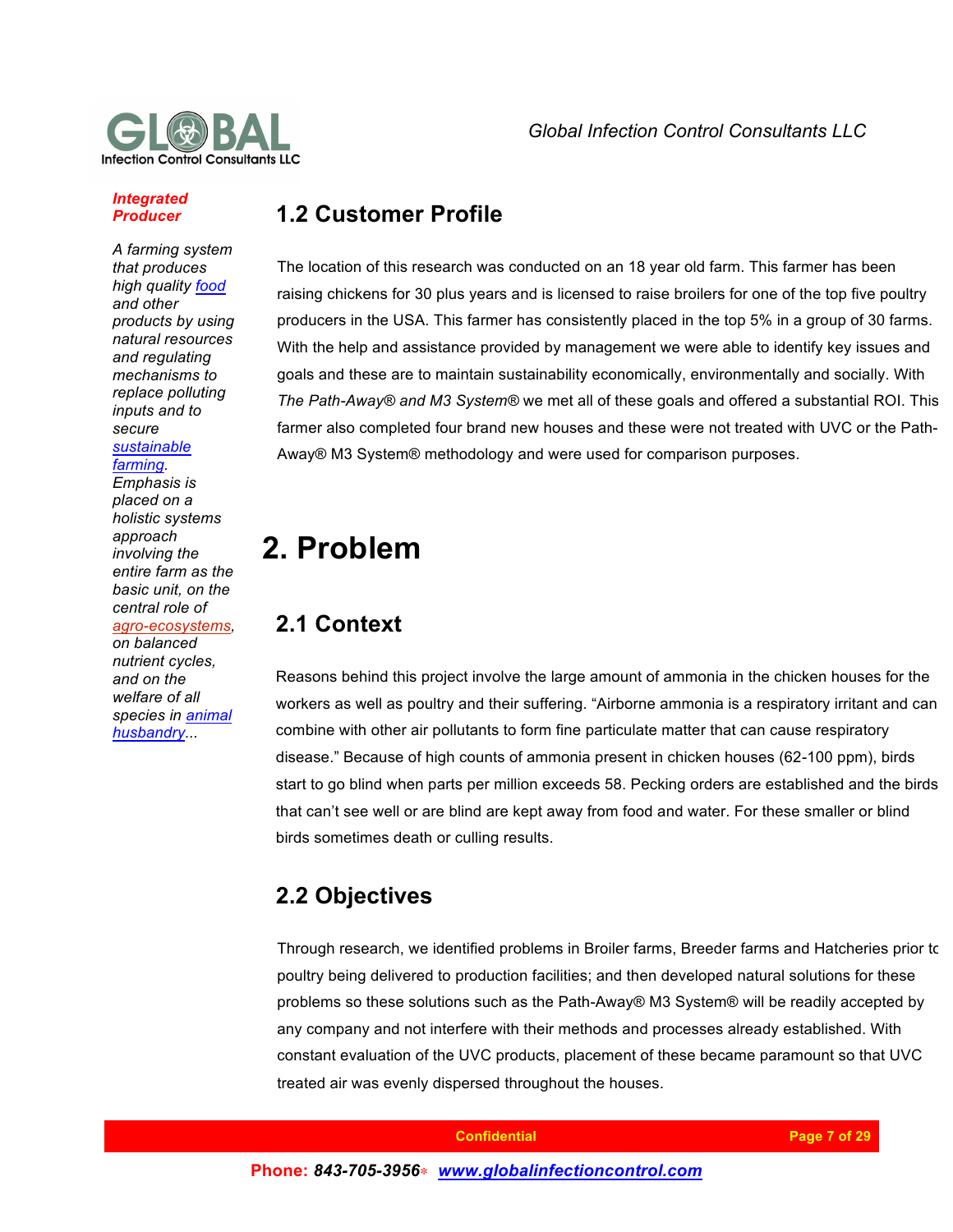

#### *Quats.*

*Quaternary ammonium cations, also known as quats, are positively charged polyatomic ions of the structure NR4 <sup>+</sup> with R being alkyl groups. Unlike the ammonium ion*  $\overline{NH_4}^*$  *itself* and *primary, secondary, or tertiary ammonium cations, the quaternary ammonium cations are permanently charged, independent of the pH of their solution. Quaternary ammonium cations are synthesized by complete alkylation of ammonia or other amines. For possible synthesis route, see amines.*

### **2.3 Finding the Right Partner**

We were selected because of our thorough knowledge of products and their applications. In addition, we are able to quickly adapt and make product modifications to fit any clients' needs. We also have introduced new products such as Path-Away® Anti-Pathogenic Solution that offered natural solutions for surface disinfection without the use of harmful chemicals or alcohol.

# **3. Solution**

### **3.1.a Broiler House Process**

Houses were pre wired (electricity) and eyebolts installed to hold the UVC units. Prior to the poultry delivery all houses are treated Path-Away® to reduce ammonia contents in the litter two days prior to delivery. Cool cell water is treated with Path-Away® Anti-Pathogenic Solution to prevent any bacteria or virus coming through the cool cells. Path-Away® Anti-Pathogenic Solution was sprayed on interior walls and litter. Birds are then delivered and the UVC units are lowered into position and turned on, running 24/7 and for the complete cycle for those farms with high counts of ammonia.

### **3.1.b Breeder House Process**

Enough UVC units were installed over the conveyor belts and positioned so that 95% to 98% of the egg receives enough natural inoculation to kill Aspergillius Niger as the belt is moving. The dosage required is 330,000 µW/cm² and is more than sufficient to kill any other virus or bacteria in the air near the eggs and on the surfaces of the eggs. Path-Away® Anti-Pathogenic Solution is sprayed on belts during down time. A UVC unit is installed over the A coil to prevent mold growth and another UVC unit is installed in the cooler storage are to kill any pathogen in the air. A simple method needs to be added so that 100% of the egg can be exposed and the appropriate amount of natural inoculation received.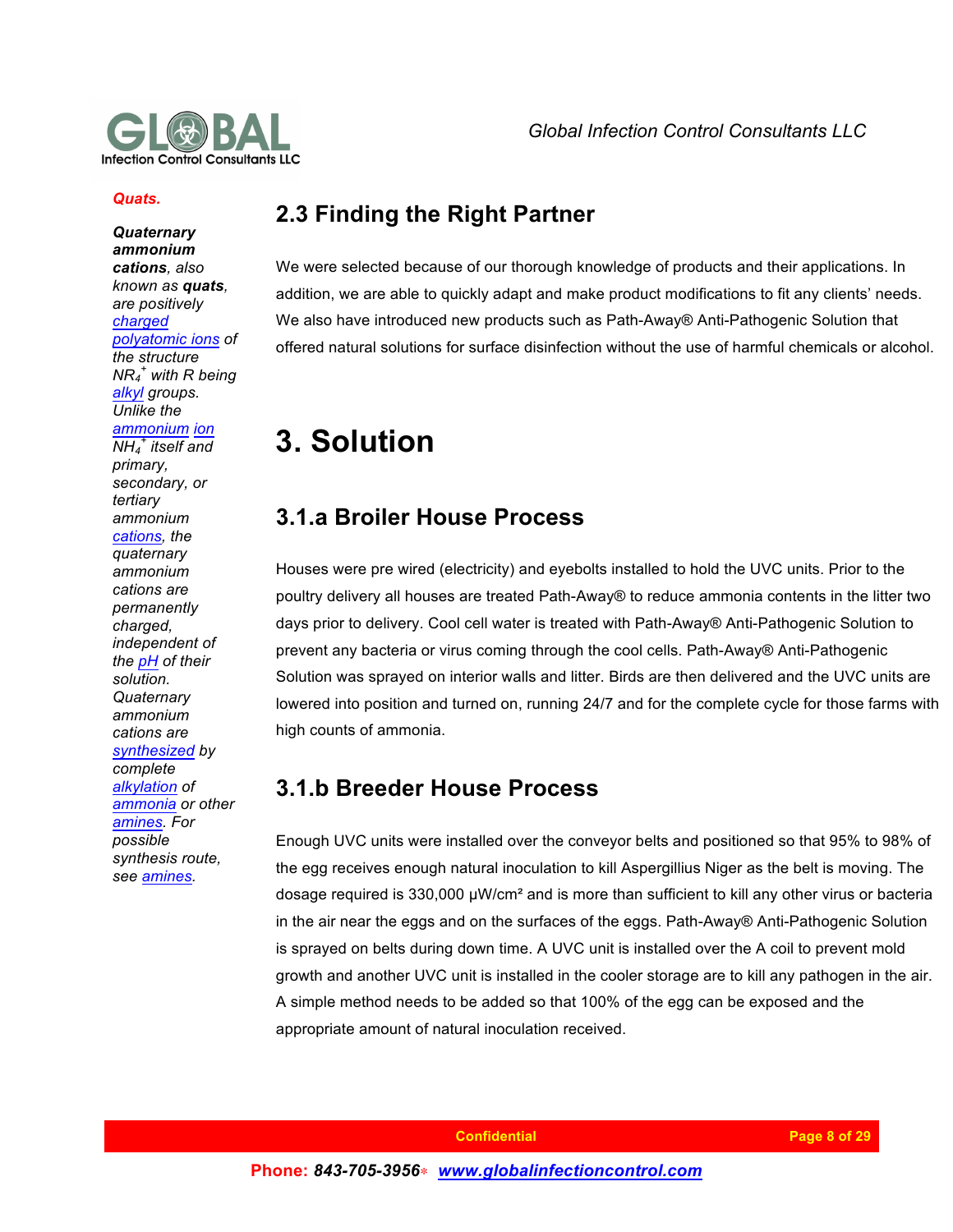

#### *Sustainability*

*The implied preference would be for systems to be productive indefinitely, or be "sustainable." For example, "sustainable agriculture" would develop agricultural systems to last indefinitely.*

#### *Ultraviolet Light*

*(UV) light is electromagnetic radiation with a wavelength shorter than that of visible light, but longer than soft X-rays. It is so named because the spectrum consists of electromagnetic waves with frequencies higher than those that humans identify as the color violet.*

*UV light is typically found as part of the radiation received by the Earth from the Sun. Most humans are aware of the effects of UV through the painful condition of sunburn. The UV spectrum has* 

### **3.1.c Hatchery Process**

Within the Hatchery observed the Aspergillius Niger was the largest problem resulting in poor hatchability and poor 7 day livability in the Broiler houses. Pathogens either come from Breeder farms or develop at the Hatchery. UVC units needed to be installed in all the AC units and enough UVC Air scrubbers - Heavy Duty installed in the Hatchery Hall and a UVC unit installed per blower vent in the incubators. They are also treated with *The Path-Away® and M3 System*™.

Sustainable UVC activities need to be employed so pathogens are reduced to a minimum or are eliminated in all three areas mentioned. Corrosive and harsh chemicals such as Quats are used in the hatchery and these need to be replaced with products that far less toxic like *Path-Away® Anti-Pathogenic Solution* to keep surfaces free of pathogens and less toxicity absorbed by eggs, this increases hatchability and livability.

### **3.2 Using the Solution to Solve the Problem**

Designing and developing products to deliver enough UVC and use non toxic chemicals in these areas was constant. All engineers and scientists involved put forth time, energy, effort and financial assistance. When such a complete solution is installed, Integrated Producers will negate the continuous cycle of spreading pathogens between Breeder farms to Hatchery & Hatchery to Broiler farms.

### **3.3 Technologies and Delivery Method**

The use of UVC germicidal lamps has been around for 60 some years. These systems are being used for sterilization and disinfection of surfaces and air in hundreds of hospitals across the USA. Systems are in use around the world for disinfecting municipal and potable water. Food processing facilities use germicidal lamps for bacteria reduction in their packaging facilities to increase product shelf life.

*Our research showed that airborne pathogens with different thresholds to UVC exist in our three areas of study - Broiler farms, Breeder farms and Hatcheries. It was necessary to develop separate UVC systems for each location. Key components were built and designed for each location.*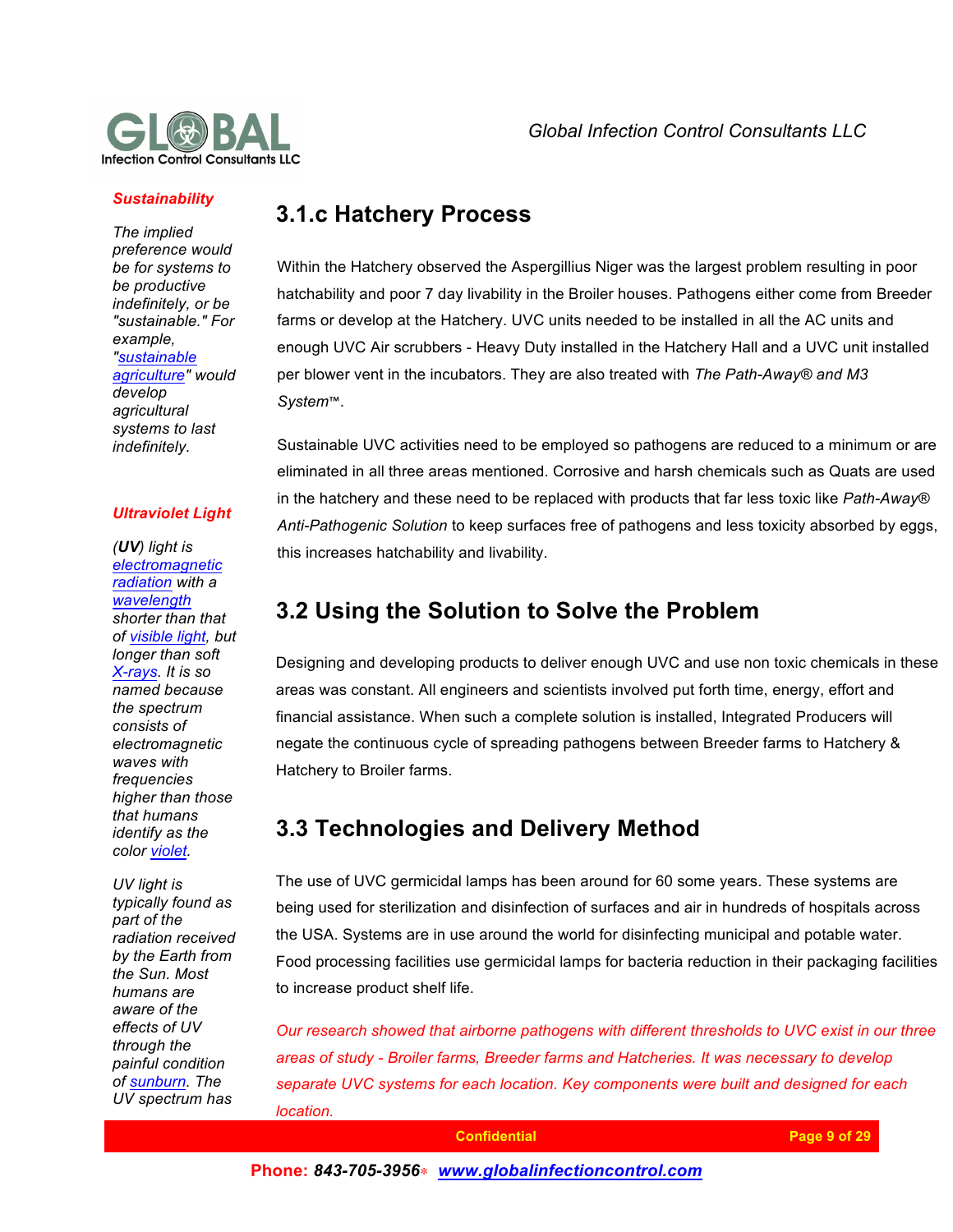

*and animals.* 

**Global Infection Control Consultants LLC** 

| many other<br>effects, including<br>both beneficial<br>and damaging                                                                                          |                        | 3.4.a Key Components in Broiler Farm - 4 houses |
|--------------------------------------------------------------------------------------------------------------------------------------------------------------|------------------------|-------------------------------------------------|
| changes to<br>human health.                                                                                                                                  | <b>UV Air Scrubber</b> | 3 to 6 units per house                          |
|                                                                                                                                                              | Path-Away <sup>®</sup> | 384 gallons per year                            |
|                                                                                                                                                              | <b>Water Purifiers</b> | 2 - 40 GPM units (1per well)                    |
| Path-Away® is a<br>broad spectrum<br>antimicrobial<br>compound<br>synthesized from<br>naturally<br>occurring<br>substances. Path-<br>Away <sup>®</sup> is an |                        | 3.4.b Key Components in Breeder Farm - 2 houses |
| extremely potent<br>and effective                                                                                                                            | <b>UVC Units</b>       | 2 Modified units per belt                       |
| broad spectrum<br>bactericide,<br>fungicide, antiviral                                                                                                       | <b>UVC - HVAC</b>      | 1 unit per house                                |
| and anti-parasitic<br>compound. Path-                                                                                                                        | <b>UV Air Scrubber</b> | 1 unit per storage                              |
| Away <sup>®</sup> is<br>environmentally<br>safe with a low<br>toxicity to man                                                                                | Path-Away <sup>®</sup> | 14 gallons per year                             |

 **Confidential Page 10 14/07/2016 Page 10 of 29**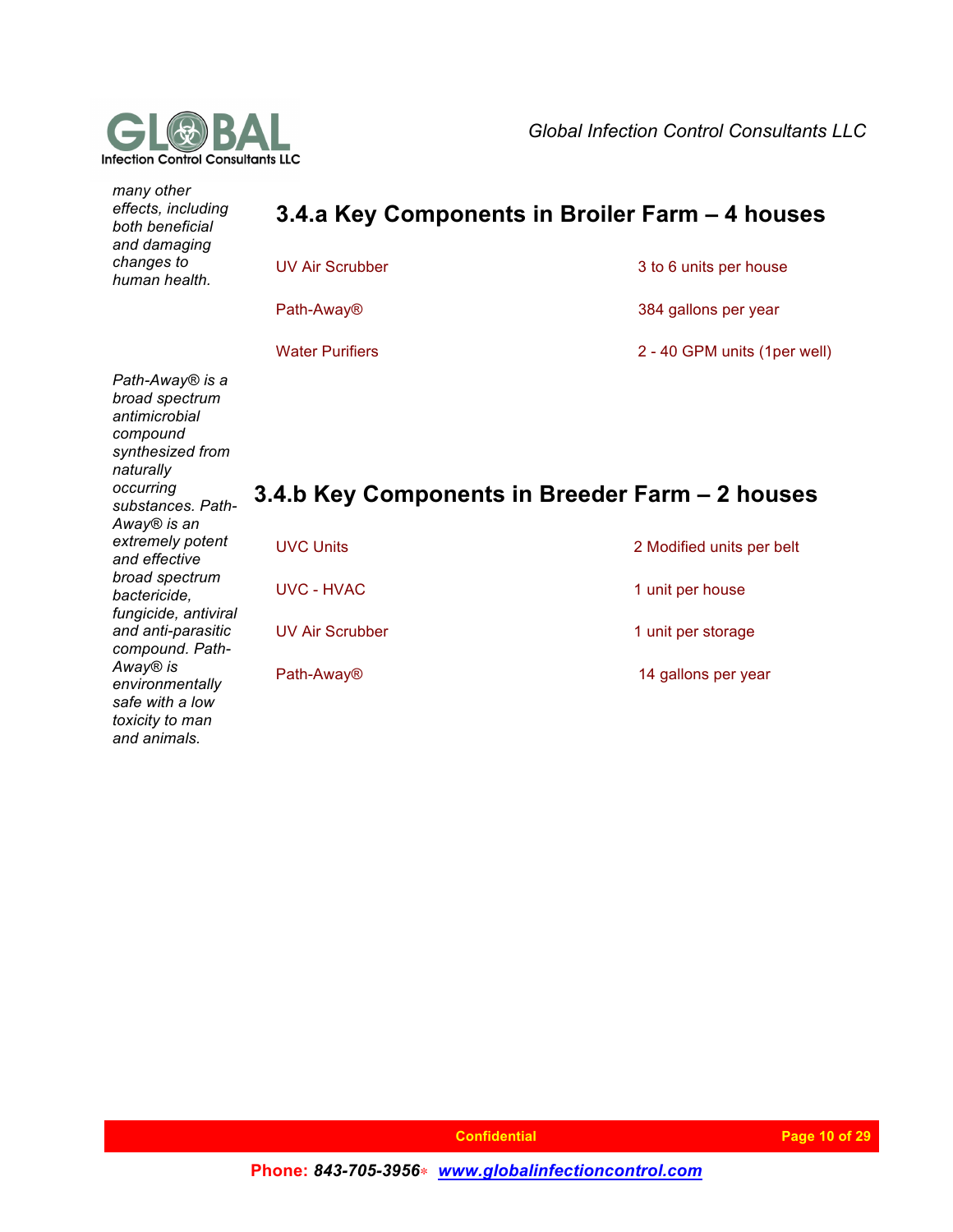

#### **Path-Away® Process**

## **3.4.c Key Components per Hatchery Hall**

*A combination of products & processes that is as close to nature as possible. When used in combination they are Biodegradable Environmentally Safe methods to effectively remove Pathogens, Bacteria Ammonia and Not touching poultry at all. A patent pending process.*

| <b>UV Air Scrubbers</b> | 1 unit per air handler |
|-------------------------|------------------------|
| <b>UVC - HVAC</b>       | 1 unit per Incubator   |
|                         | 12 incubators per hall |
| Path-Away <sup>®</sup>  | 140 gallons per year   |
| <b>Coil Cleaners</b>    | 2 CC units             |
|                         |                        |

Typical four halls in a Hatchery

### **3.5 Financial resources and partners**

Research and development provided by Global Infection Control Consultants LLC. Product development provided by Global Infection Control Consultants LLC.

Additional sources of funding were provided by Global Infection Control Consultants LLC.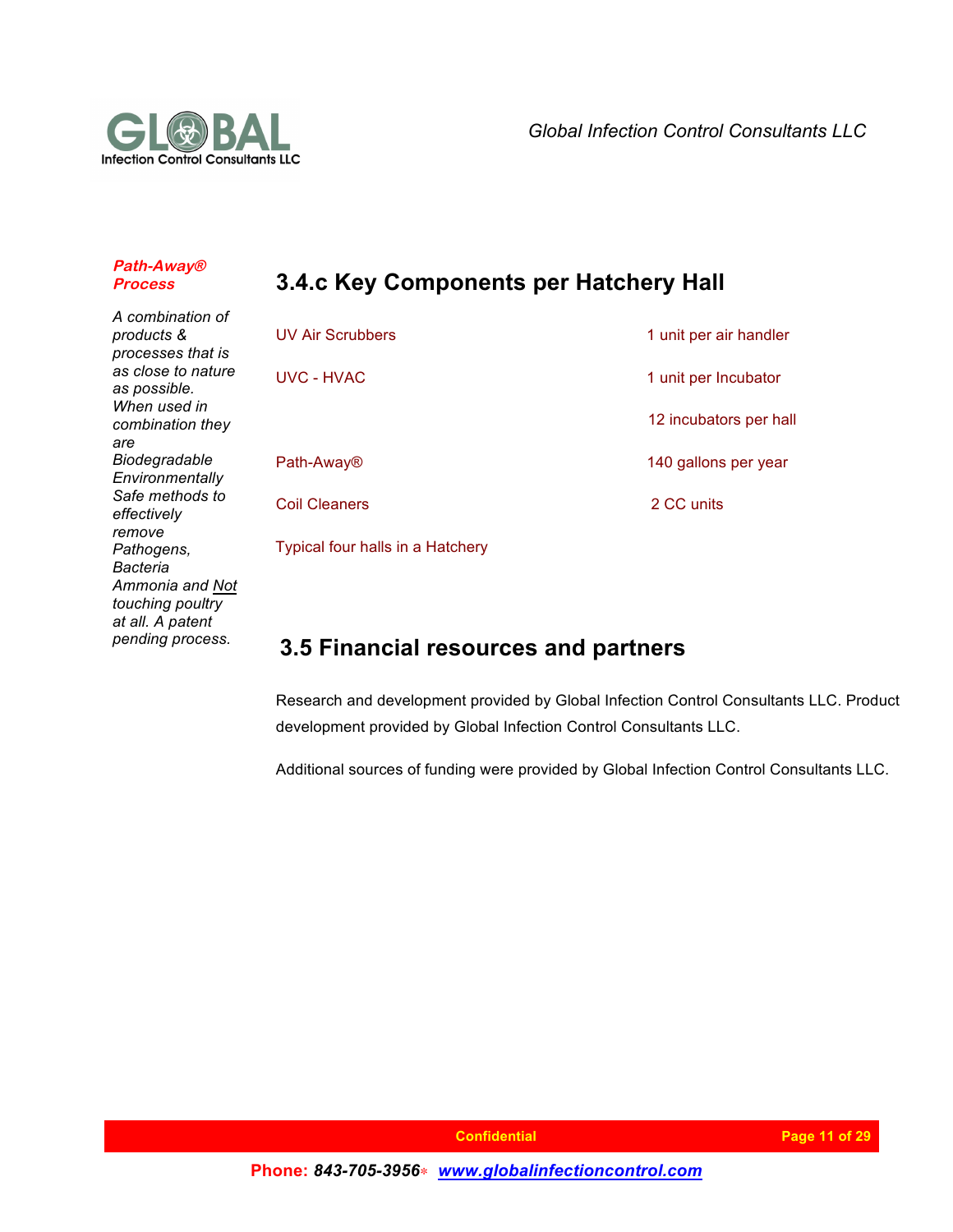



# **4. Evaluation**

### **4.1 Results and Benefits**

#### HATCHERY PROFITS:

Using the yearly egg production of the hatchery visited, of 1.7 million eggs over a 50 week year, we are using our average increase in hatchability with The Path-Away® M3 System® of 12%. For one facility, would receive a return on investment of \$2,092,000 from costs of \$50,000 in the first year. For verification purposes this equates to the cost of an egg at 21 cents each.



*Path-Away® Hatchery Sample: Fig. 3 above shows an increase of 12% hatchability over the present method that equals an increase of over 10,000,000 eggs per year per hatchery. Net profit or ROI of \$2,092,000 first year. If this system was implemented in all hatcheries an ROI of \$89,956,000 could be obtained in the first year of implementation.*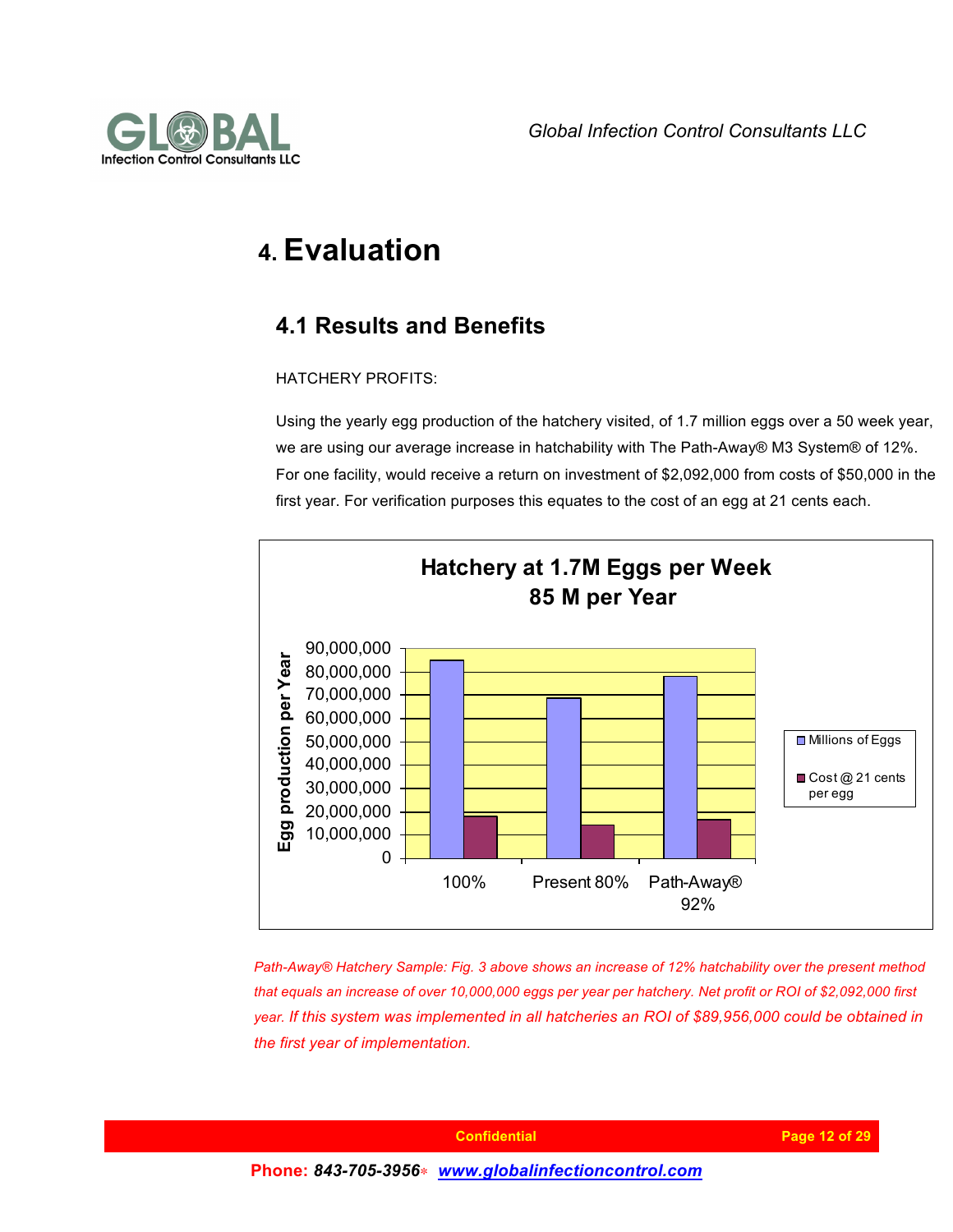

### **BREEDER PROFITS:**

Using the weekly egg production of the average breeder farm of 62,000 eggs and over a 32 week year, we are using our average increase in livability with The Path-Away®M3 System® of 8%. Multiplying these figures by the price of 9 cents per egg paid to the breeder this is net profit of \$9,084 first year from an investment of \$5,200. The chart below depicts the seven day livability of birds treated from one broiler farm the Path-Away® M3 System® Vs eggs from non treated Path-Away® M3 System® farms.



*Fig.4 shows the differences in livability of birds that came from Path-Away® M3 System® treated Breeder Farm.*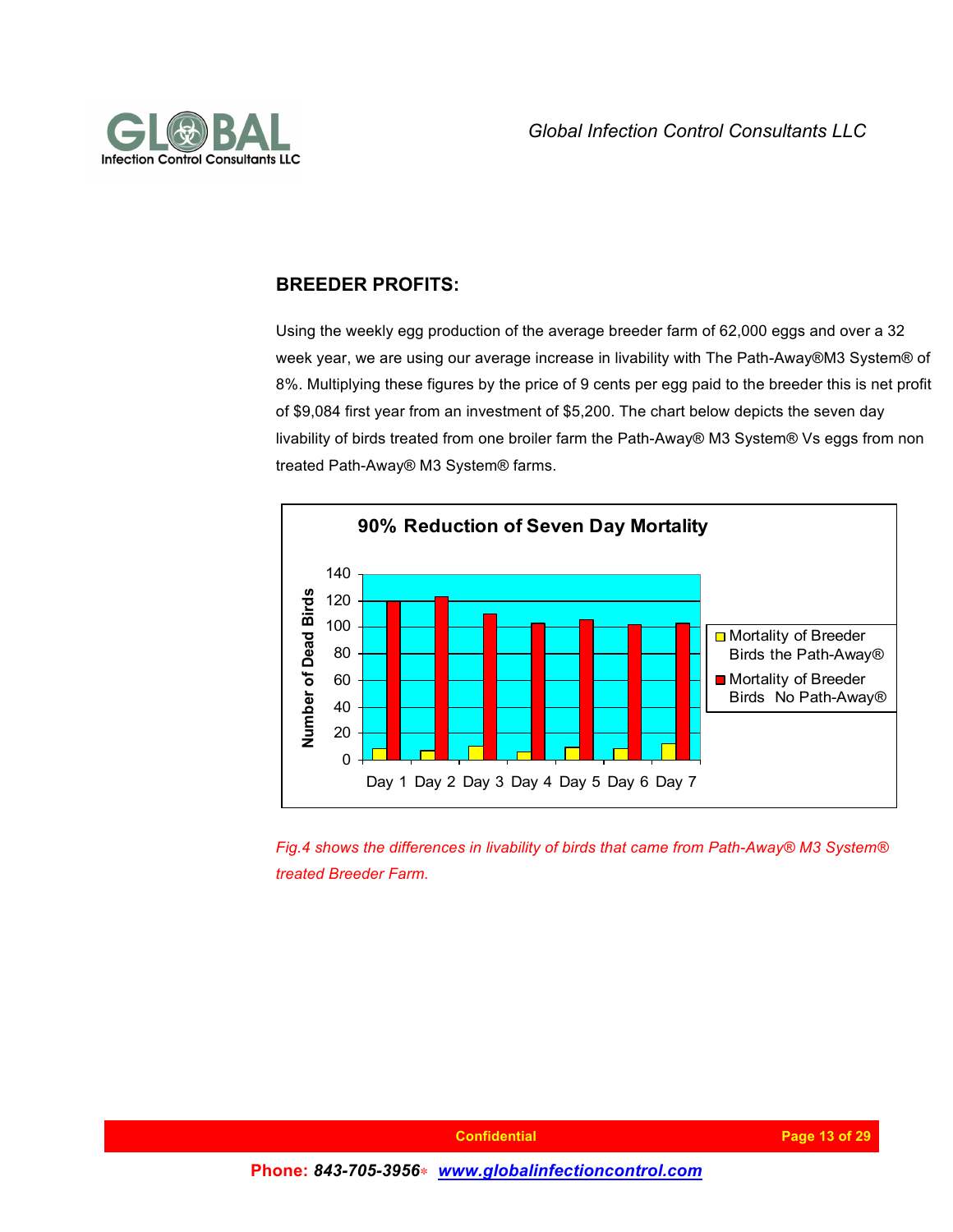

#### **BROILER PROFITS & BENEFITS:**

Elimination of Tempo type products for rats and mice \$3,000 per year.

Position of UV Air Scrubber saves \$12,000 of propane gas during winter months.

Elimination of \$3,000 loss in insulation due to vermin.







*Fig. 6 above = Weight Gains profits equals \$3,000 to \$7,000 per four house farm 1 year.* Food conversions ratios reduced from 1.85 to 1.69

Six different people experienced in poultry reported that the uniformity of birds sizes in the Path-Away® M3 System® treated houses were between 95% and 98% uniform in size. This resulted in **no** Path-Away® M3 System® birds out of a 100,000 plus going to salvage. This is normally 4% to 6% of a production day (400,00 birds). There was also a 5% increase in giblets (hearts, necks, liver) production. Ammonia reductions in Path-Away® M3System® houses were reduced from 68PPM to 12PPM.

 **Confidential <b>Page 14 of 29 Phone:** *843-705-3956*∗ *www.globalinfectioncontrol.com*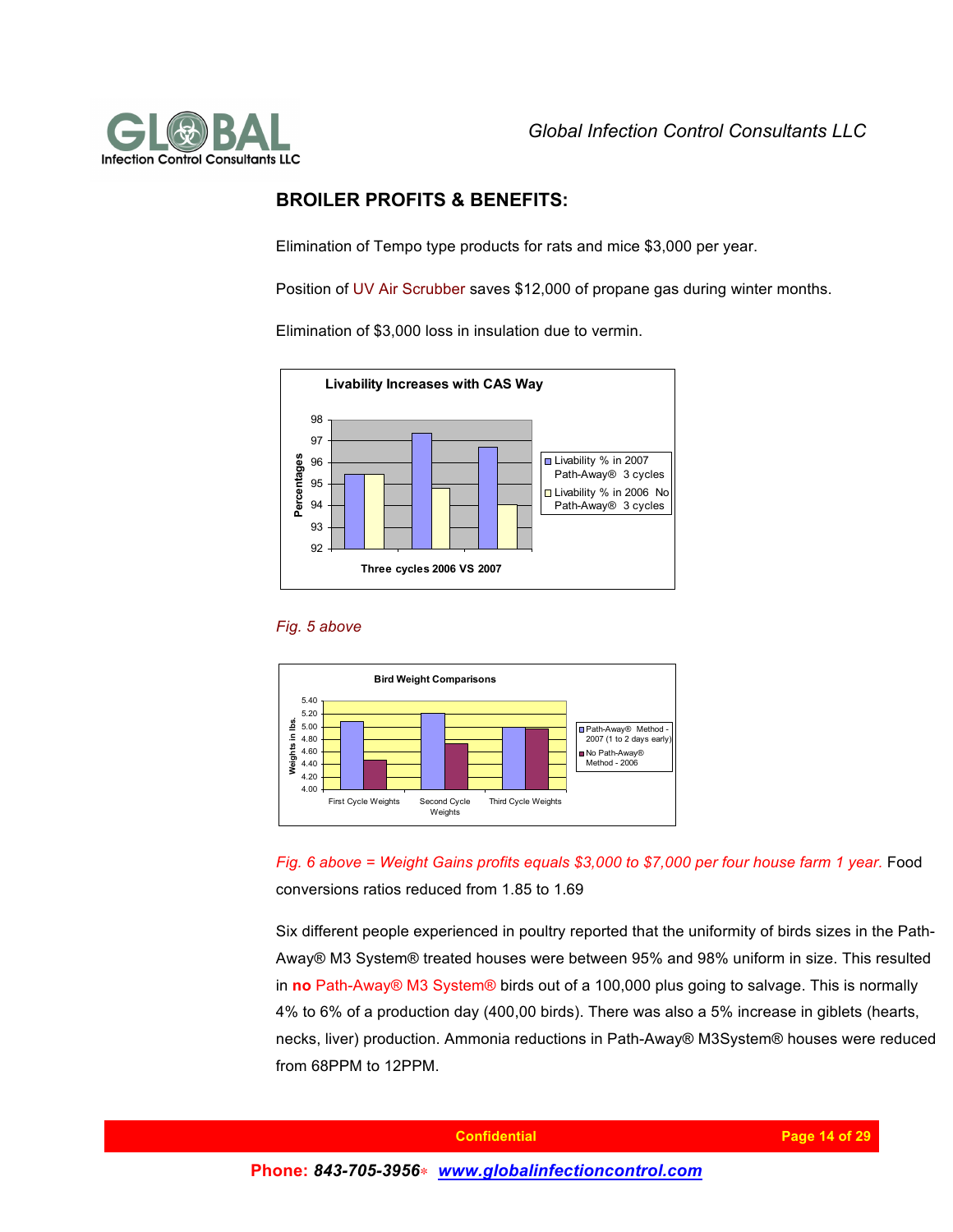



#### *Fig. 7 above shows food conversion ratio comparisons*

Objectives were surpassed as the benefits received when implemented in all three aspects are astounding when considering that we are actually raising a bird that gains more weight and eats less food as digestion is greatly improved.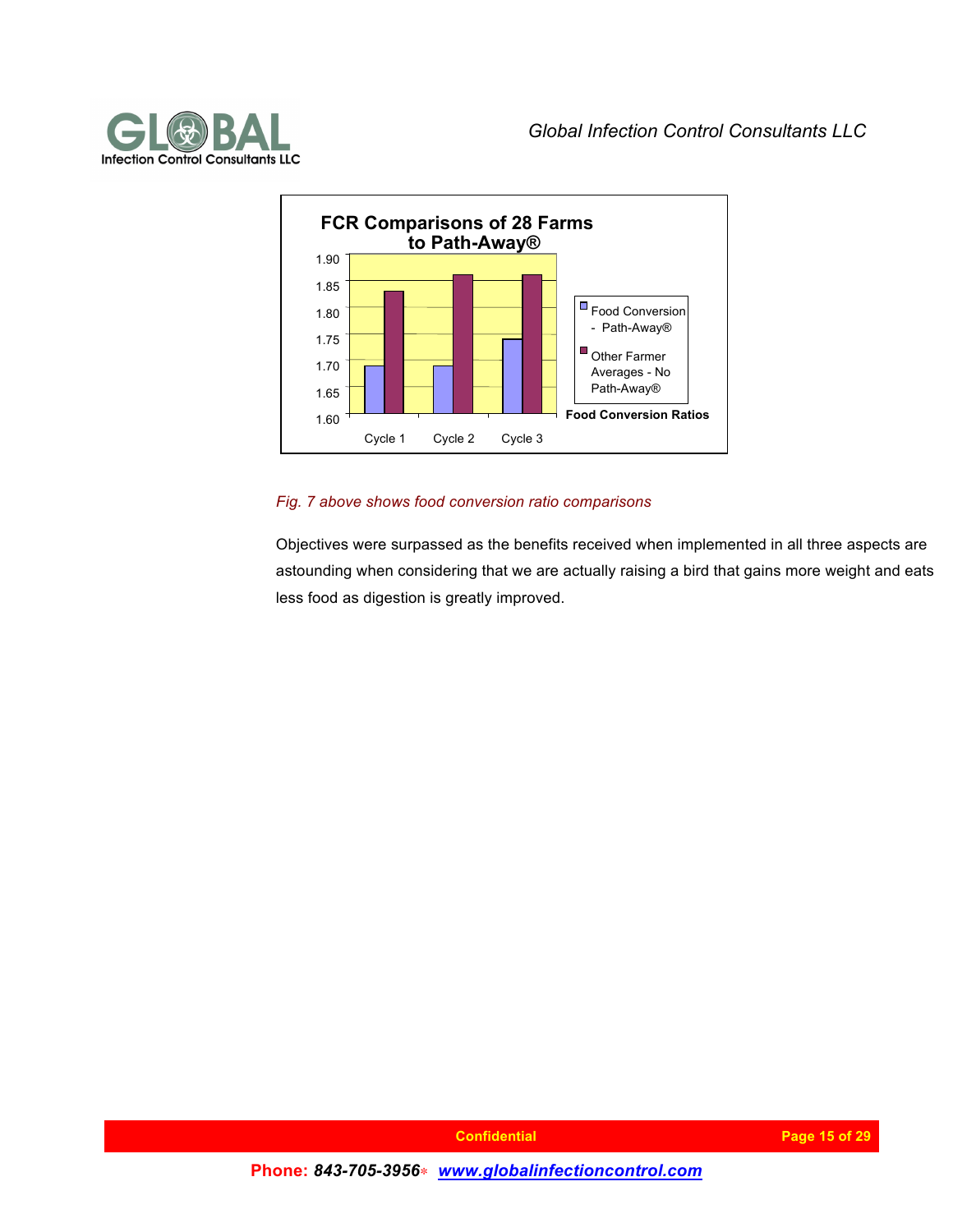



### **Integrated Producers Profits – Over \$400 Million**

### **when implemented in Broiler, Breeder and Hatcheries.**

*Fig.8 below shows profits from implementing the Path-Away® M3 System®.*



### **Key Areas of Profit in raising 2 Billion Birds Annually**

Reduction in Food Conversion Ratios from 1.85 to 1.69 or lower = \$180 Million

Mortality reduction from 8% to <2% = \$163 Million

Feed Change normal losses were 3/10 to 4/10 lb now reversed = \$17.6 Million

Hatchability Increase from 80% to 92 % = \$89,956,000 Million **(denotes ROI 1st year)**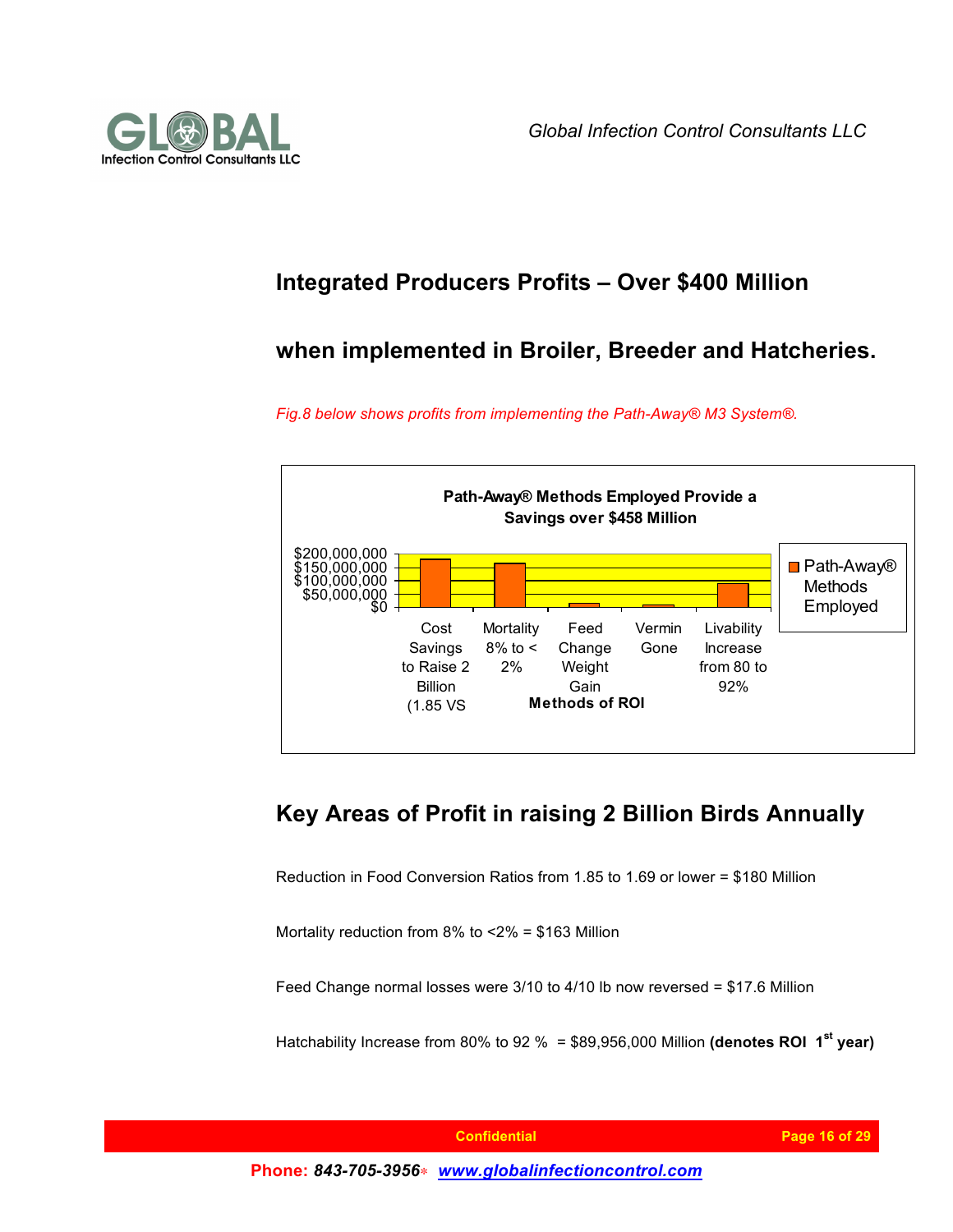

### **4.2 Lessons learned**

There have been many extremely valuable lessons learned. What is very important to understand is that people, no matter what they do, are reluctant to change. Having a farmer that has been very successful doing things his way for 20 years was very skeptical about UVC and the Path-Away® M3 System™. Just like the farmer, management of the Integrated Producer was skeptical. "Somebody tried this UVC thing before and it was a flop. The combination of UVC and the Path-Away® M3 System® brings poultry production to levels unheard of in the past through normal methods and materials.

This process was a work in progress and to this day it still is a work in progress. We watched the results from our initial tests (one house) and they proved very beneficial. With repeated successes on the same house the skeptical farmer is now a believer. This farmer purchased the equipment and additional testing continued in four houses. Our comparisons show three complete cycles and you will also note that a high food conversion ratio of 1.74 occurred in Fig. 7. This was because of very high seven day mortality rates and further research into Breeder farms and Hatcheries.

Because of the strict regulations of raising poultry in any integrated producers; the Path-Away® M3 System® was designed so that the poultry are not touched at all and no chemicals were introduced that are toxic or harmful. We in turn introduced products that are natural, green and eliminate toxic chemicals used to reduce Darkling Beetles, rats and mice in the poultry houses.

By starting with the less expensive vermin solution we can help the broiler farmers save \$3,000 for chemicals and \$3,000 for insulation in the first year. It is also possible for this system to pay for itself in the first year when we include the savings of natural gas (\$10,000 to \$12,000) used for winter heating. In addition, the farmer can receive \$3,000 to \$7,000 additional income due to weight increase over a year period.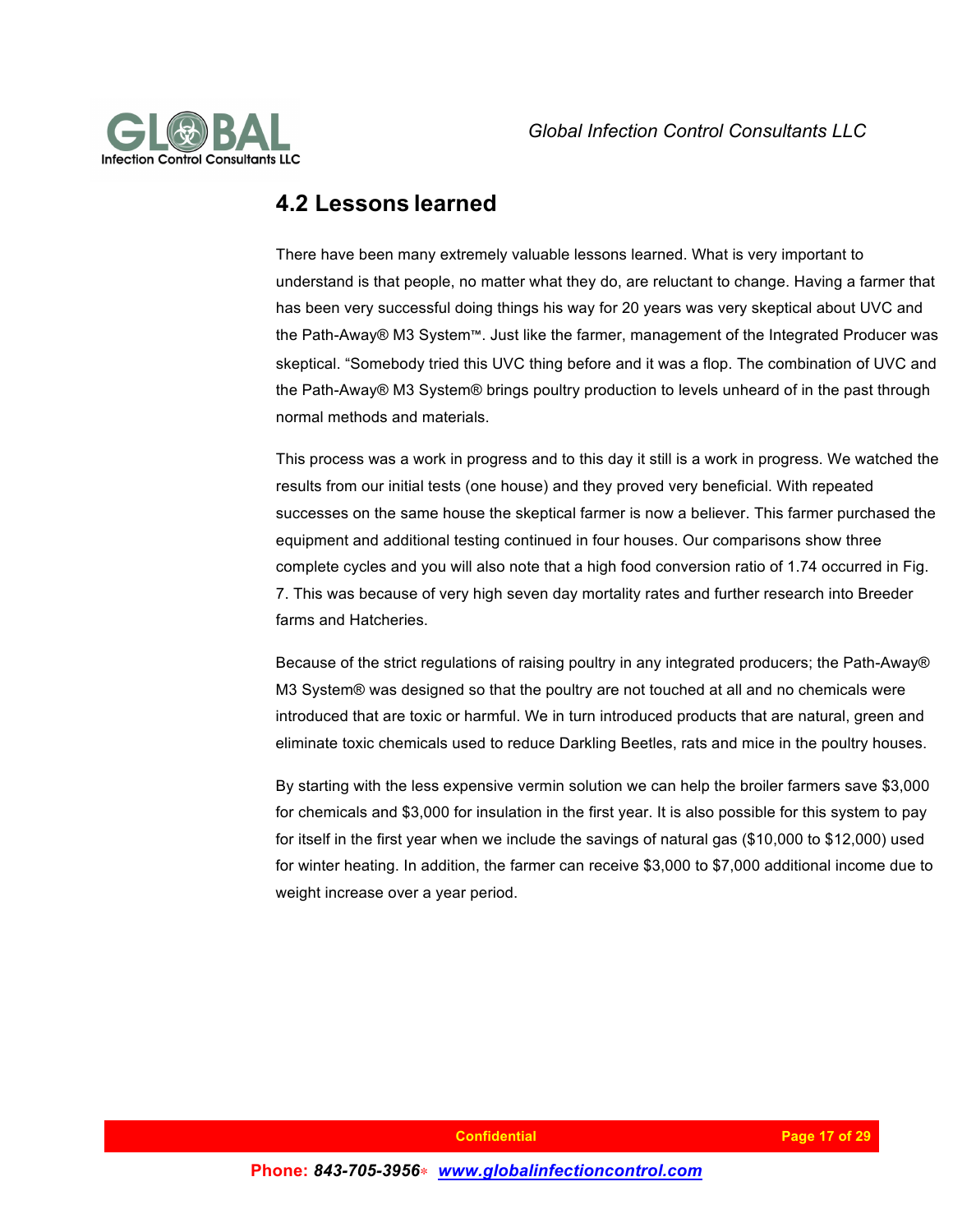

### **4.3 H5N1 – Avian Flu, UVC and other Solutions**

Through our constant research we have found the following to be true about the Avian Flu. It can be killed with a sufficient dosage of UVC. In addition, Path-Away® Anti-Pathogenic Solution is highly effective at extremely low concentrations on several strains of Avian Encephalitis as well as numerous other Flu strains.

The minimum dosage of UVC for 100% kill is 6,600 µW/cm<sup>2</sup> and we even suggest that if such a drastic condition existed, use a dosage of up to 10,000 µW/cm²**.** This is where overkill would be greatly appreciated. Path-Away® Anti-Pathogenic Solution is applied at a 5% concentration level.

We spent many evenings addressing the Avian flu as it pertains to Americas' poultry industry. Research showed that the largest area of penetration of H5N1 or any other variant, if airborne, would be through the chicken house cool cells. Our solution of Path-Away® prevents bacteria build up on the cells and also eliminates H5N1 weather in air or water. When Path-Away® Anti-Pathogenic Solution is micro vaporized it acts as a catalyst that attacks the cytoplasmic membrane of mephitic pathogens. It inhibits the uptake of amino acids thus curtailing cellular respiration causing the rupture of the cell wall and leakage of low molecular weight cellular contents.

Please remember research has found that H5N1 can be carried by rats, beetles and mice. It has also been detected in water and fecal matter. So with the proper time and exposure to UVC, Path-Away® these pathogens can be killed in air, water and surfaces.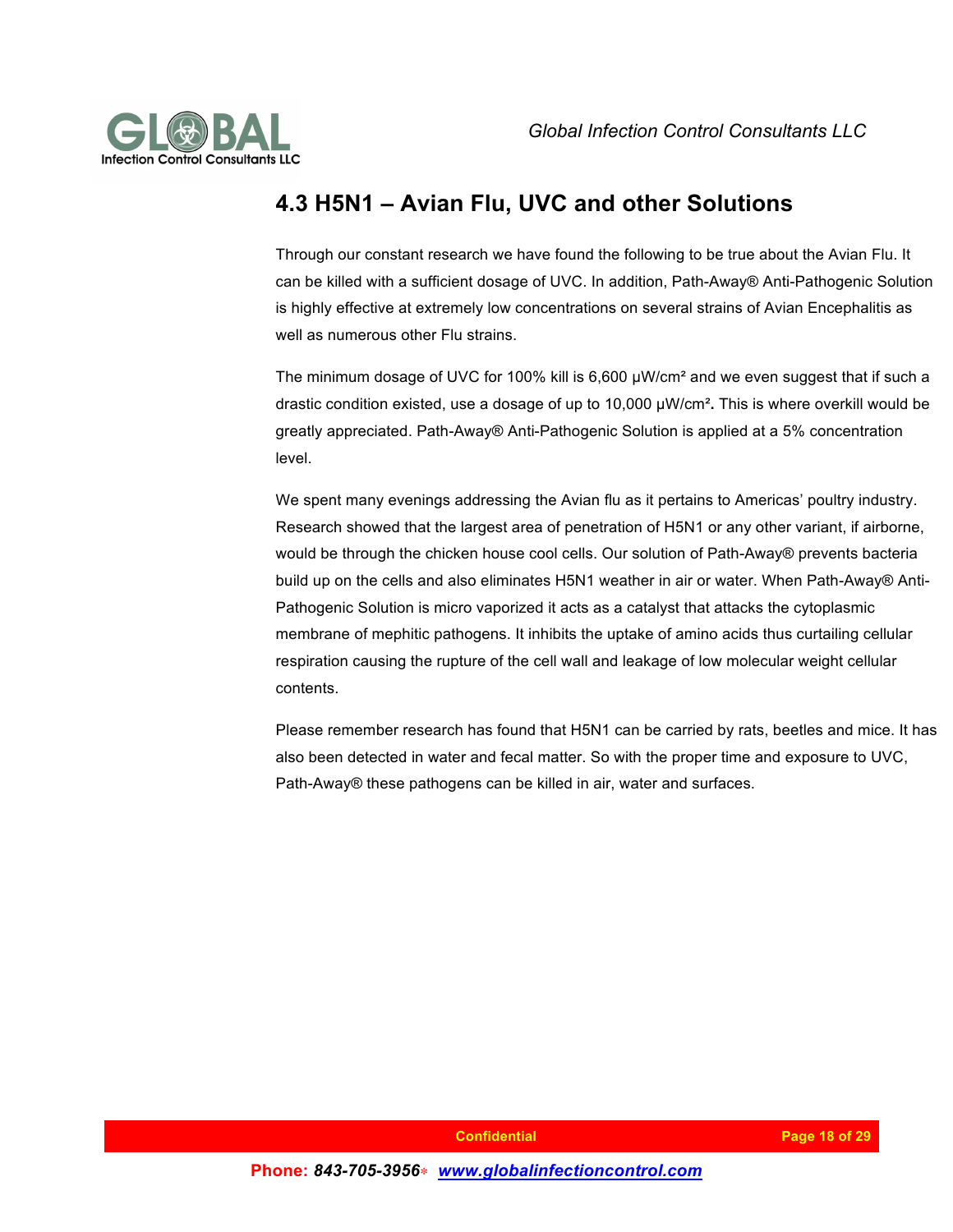

### **4.4 Publishing**

This is the first publication of this study performed during April 2009 through May 2010.

| <b>Bacteria</b>                                | $\mu$ Ws/cm <sup>2</sup> | <b>Molds</b>                | $\mu$ Ws/cm <sup>2</sup> |
|------------------------------------------------|--------------------------|-----------------------------|--------------------------|
| Bacillus anthracis - Anthrax                   | 8,700                    | Aspergillius flavus         | 99,000                   |
| Bacillus magaterium sp. (spores)               | 5,200                    | Aspergillius niger          | 330,000                  |
| Bacillus magaterium sp. (veg.)                 | 2,500                    | Mucor racemosus             | 35,200                   |
| Bacillus paratyphusus                          | 6,100                    | Oospora lactis              | 11,000                   |
| <b>Bacillus</b> subtilis                       | 11,000                   | Penicillium digitatum       | 88,000                   |
| Ebertelia typhosa                              | 4,100                    | Rhisopus nigricans          | 220,000                  |
| Escherichia coli                               | 6,600                    | <b>Virus</b>                | $\mu$ Ws/cm <sup>2</sup> |
| Leptospiracanicola - infectious Jaundice       | 6,000                    | Bacteriopfage - E. Coli     | 6,600                    |
| Legionella pneumophila -Legiooaires<br>Disease | 3,800                    | <b>Infectious Hepatitis</b> | 8,000                    |
| Mycobacterium tuberculosis                     | 10,000                   | Influenza                   | 6,600                    |
| Salmonella enteritidis                         | 7,600                    | Poliovirus-Poliomyelitis    | 6,600                    |
| Salmonela paratyphi - Enteric fever            | 6,100                    | Yeast                       | $\mu$ Ws/cm <sup>2</sup> |
| Salmonella typhosa - Typhoid fever             | 4,100                    | Brewers yeast               | 6,600                    |
| Staphylococcus aerius (incl. MRSA)             | 6,600                    | Common yeast cake           | 13,200                   |

### **4.5 Dosage Chart - UV energy Needed for 100% Kill**

The Avian Flu is a Corona Virus, a form of Influenza requiring  $6,600 \mu Ws/cm^2$  for 100% kill.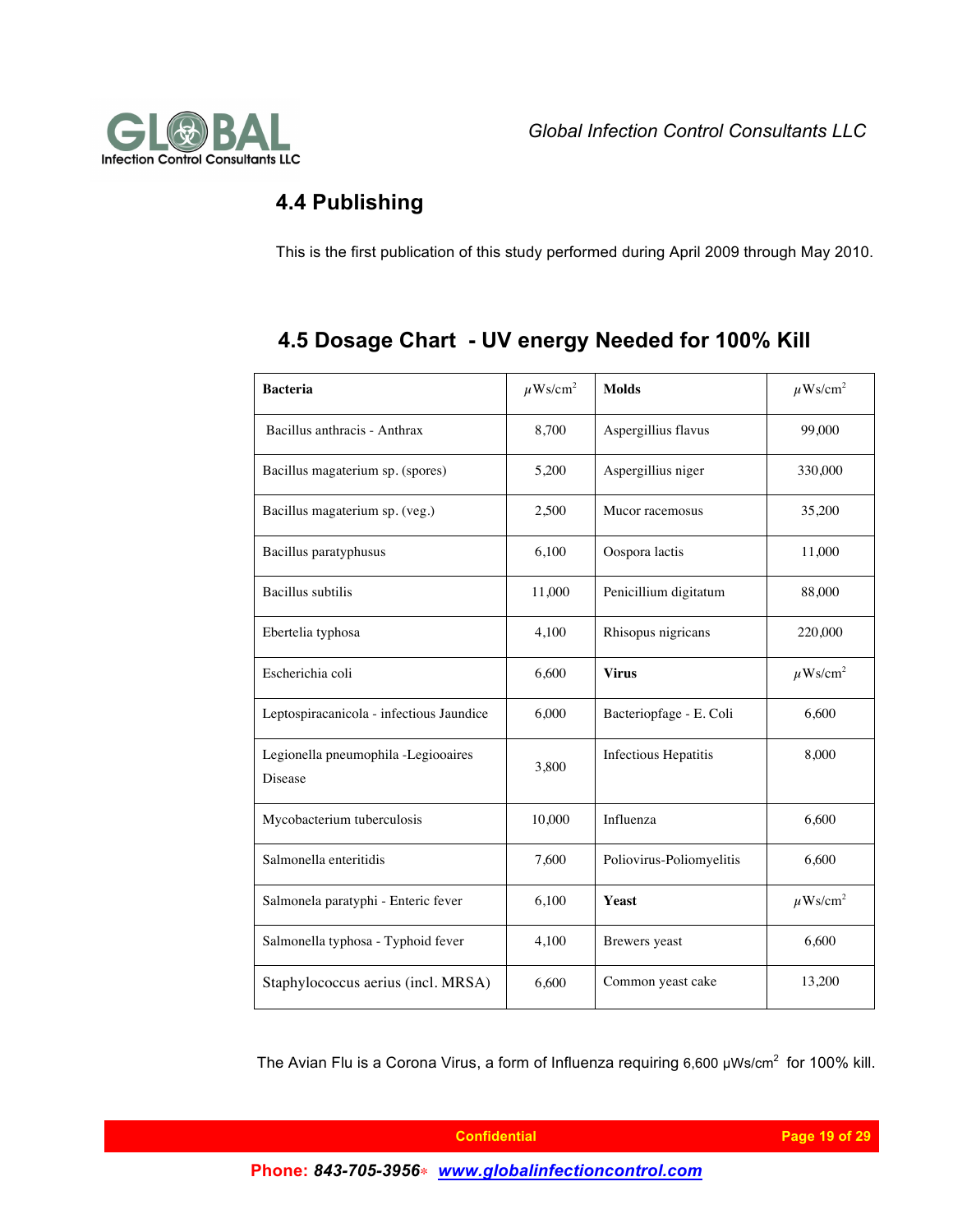

### **5. Path-Away® Lab Findings**

Path-Away® is a broad spectrum antimicrobial compound synthesized from naturally occurring substances. Path-Away® is an extremely potent and effective broad spectrum bactericide, fungicide, antiviral and anti-parasitic compound. Path-Away® is environmentally safe with a low toxicity to man and animals.

Studies indicate that the antimicrobial activity of Path-Away® is in the cyto-plasmic membrane where the uptake of amino acids is prevented and disorganization of the cytoplasmic membrane and leakage of low molecular weight cellular contents occurs. Path-Away® is biodegradable according to the "Standard Test Methods for Determining the Anaerobic Biodegradation Potential of Organic Chemicals", ASTM Standards, Section 11, Water and Environmental Technology, Procedure E 1196-2, pp. 879-901,1993.

Path-Away® (as a natural extractive) is listed as GRAS (Generally Recognized as Safe) under the Code of Federal Regulations as 21 CFR 182.20. Path-Away® has been tested for safety in both human and animal, including the environment. Path-Away® is considered non-toxic and a nonirritant at dilutions up to 5%. Path-Away® is also considered non-corrosive.

Path-Away® extract is a powerful anti-microbial that acts against a large number of pathogenic BACTERIA, FUNGI AND VIRUSES and is presently the natural prophylactic with the broadest spectrum action against diseases that attack animals. Path-Away® extract is a powerful fungicide that acts against fungi of the following genera: *Aspergillus, Penicillium, Trichophyton, Fusarium, Pullularia, Microsporus Candida, Epidermophyton.*

Path-Away® extract is a powerful bactericide that acts against GRAM-POSITIVE and GRAM-NEGATIVE bacteria, such as: *Escherichia coli, Salmonella, Staphylococcus, Corynebacterium, Klebsiella, Clostridium, Diplococcus, Proteus, Shigella, Erwinia, Bacillus, Mycobacterium, Brucella, Brevibacterium, Listeria, Pasteurella,* and also against *protozoa such as biperias (except b. tenella).*

Path-Away® extract has excellent action against the following viruses: Avian Infectious Bronchitis, Avian Smallpox, Avian Encephalomyelitis, Marek's Disease, Aphthous Fever, New Castle, Vesicular Swine Disease, African swine fever.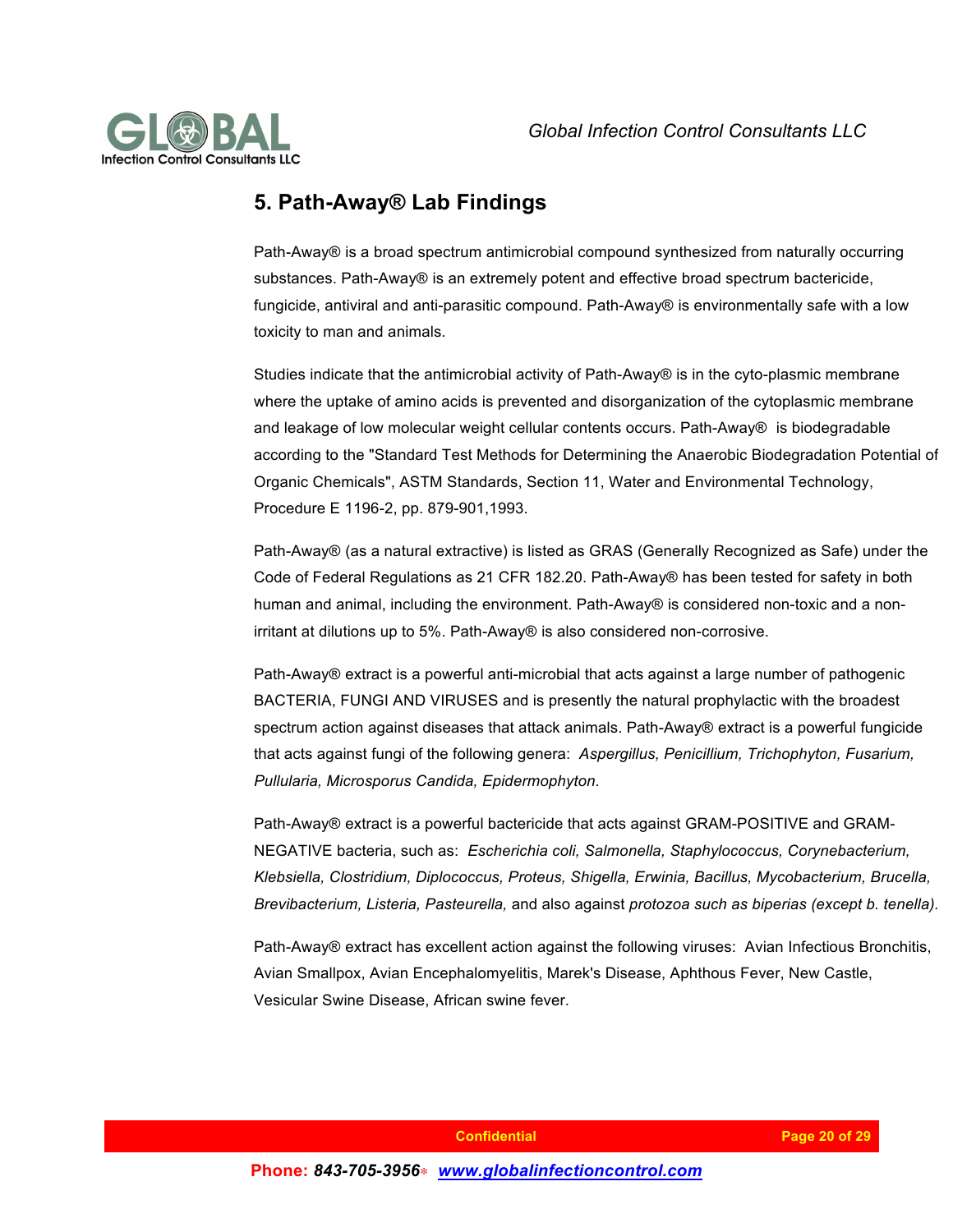

| <b>Bacteria</b>            | <b>Fungi &amp; Yeasts</b> | <b>Gram Positive</b>                    |
|----------------------------|---------------------------|-----------------------------------------|
| Aerobacter aerogenes       | Acremonium sp.            | <b>Bacillus subtilis</b>                |
| Alcalingenes faecalis      | Alternaria sp.            | <b>Bacillus</b><br>rnegatherium         |
| Brucella intermedia        | Arthrinium sp.            | <b>Bacillus cereus</b>                  |
| Brucella abortus           | Ascospores sp.            | <b>Bacillus cereus</b><br>var. mycoides |
| <b>Brucella melitensis</b> | Aspergillus niger         | Clostridium<br>botulinum                |
| <b>Brucella</b> suis       | Aspergillus fumigatus     | Clostridium<br>tetani                   |
| Cloaca cloacae             | Aureobasidium sp.         | Corynebacterium<br>acnes                |
| Escherichia coli           | Basidiospores             | Corynebactenum<br>diphtheriae           |
| Escherichia coli           | Beauveria sp.             | Corynebacterium<br>diphtheriae          |
| Escherichia coli           | Bipolaris sp.             | Corynebacterium<br>diphtheriae          |
| Haemophilus influenzae     | Botrytis sp.              | Corynebacterium<br>minutissium          |
| Klebsiella edwardsii       | Calcarisporium sp.        | Diplococcus<br>pneumoniae               |
| Klebsiella aerogenes       | Candida albicans          | Lactobacillus<br>arabinosus             |
| Klebseilla pneumoniae      | Cercospora sp.            | Lactobacillus<br>arabinosus             |
| Legionella pneumoniae      | Chaetomium sp.            | Lactobacillus<br>casei                  |

 **Confidential Page 21 14/07/2016 Page 21 of 29**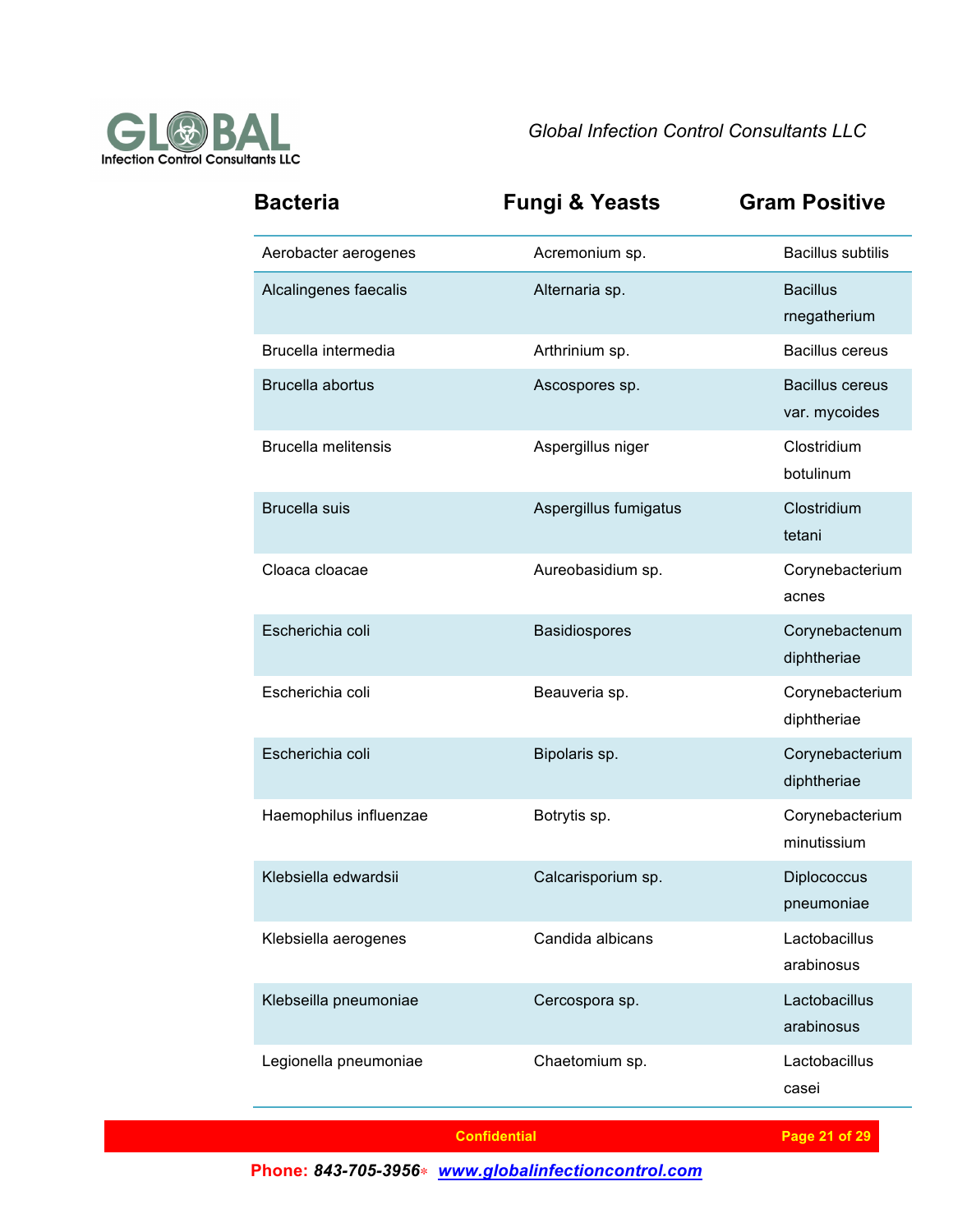

| Loefflerella mallei            | Chromelosporium sp.      | Listeria<br>monocytogenes      |
|--------------------------------|--------------------------|--------------------------------|
| Loefflerella pseudomallei      | Cladosporium sp.         | Mycobacterium<br>tuberculosis  |
| Moraxella duplex               | Curvularia sp.           | Mycobacterium<br>smegmatis     |
| Moraxella glucidolytica        | Drechslera group         | Mycobacterium<br>phlei         |
| Neisseria catarrhalis          | Epicoccum sp.            | Sarcina lutea                  |
| Pseudomonas capacia            | Epidermophyton floccosum | Sarcina ureae                  |
| Pasteurella septica            | Exiophiala sp.           | Staphylococcus<br>aureas       |
| Pasteurella pseudotuberculosis | Fusariella sp.           | Staphylococcus<br>aureas       |
| Proteus vulgaris               | Fusarium sp.             | Staphylococcus<br>aureas       |
| Proteus mirabilis              | Geotrichum sp.           | Staphylococcus<br>aureas       |
| Pseudomonas aeruginosa         | Keratinomyces ajelloi    | Staphylococcus<br>aureas       |
| Pseudomonas aeruginosa         | Lasiodiplodia theobromae | Staphylococcus<br>aureas       |
| Pseudomonas fluorescens        | Memnoniella sp.          | Staphylococcus<br>albus        |
| Salmonella choleraesuis        | Microstroma sp.          | Staphylococcus<br>albus        |
| Salmonella enteritidis         | Monilia albicans         | Streptococcus<br>agalactiae    |
| Salmonella gallinarum          | Mucor sp.                | Streptococcus<br>haemoyticus A |
| <b>Confidential</b>            |                          | Page 22 of 29                  |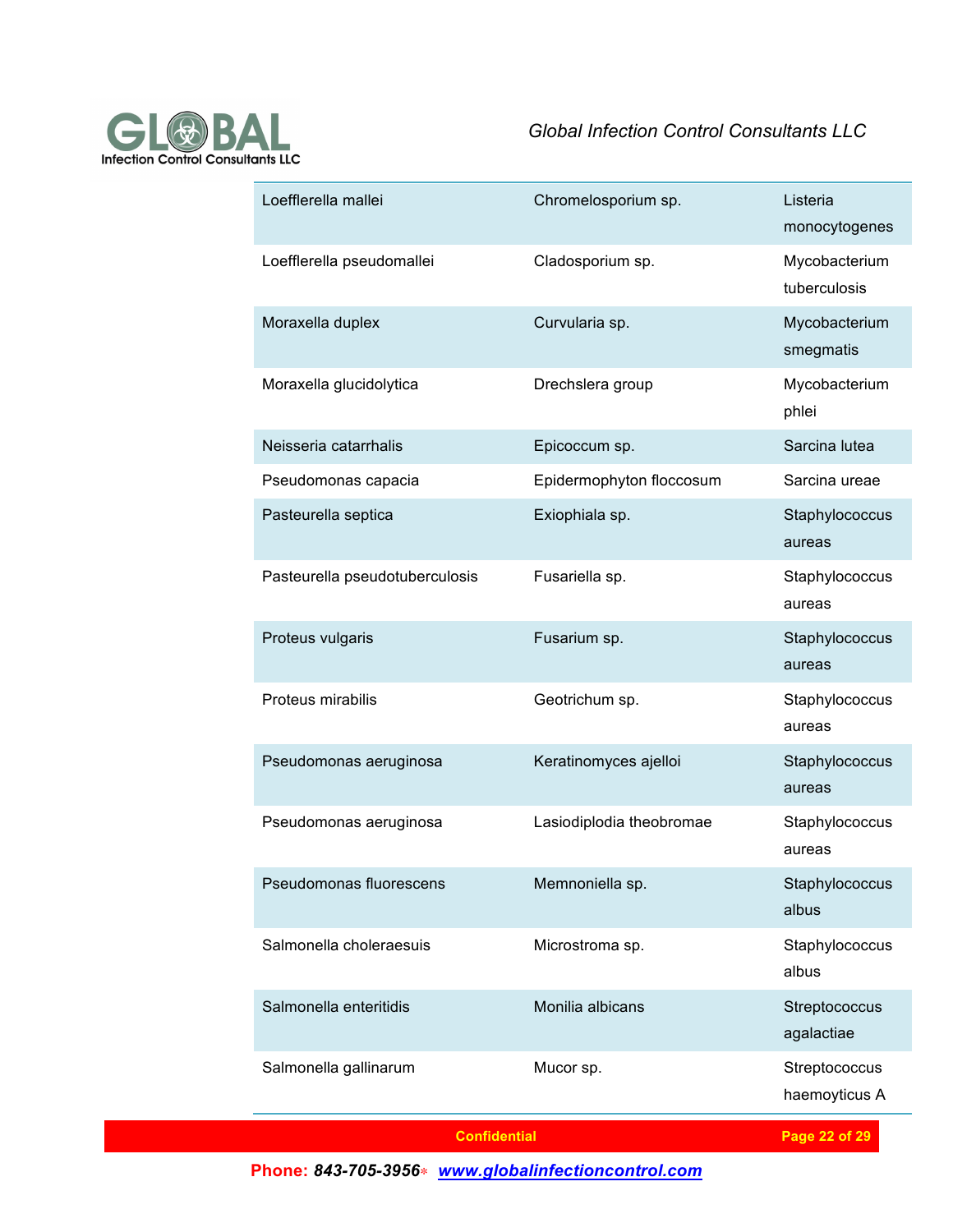

| Salmonella typhimurium | Myrothecium sp.             | Streptococcus<br>faecalis |
|------------------------|-----------------------------|---------------------------|
| Salmonella typhi       | Nigrospora sp.              | Streptococcus<br>faecalis |
| Salmonella paratyphi A | Nodulisporium sp.           | Streptococcus<br>pyogenes |
| Salmonella paratyphi B | Oidium sp.                  | Streptococcus<br>viridans |
| Salmonella pullorum    | Paecilomyces sp.            |                           |
| Serratia marcescens    | Penicillium sp.             |                           |
| Shigella flexneri      | Periconia sp.               |                           |
| Shigella sonnei        | Saccharomyces cerevisiae    |                           |
| Shigella dysenteriae   | Trichophyton mentagrophytes |                           |
| Vibrio cholerae        | Trichophyton rubrum         |                           |
| Vibrio eltor           | Trichophyton tonsurans      |                           |

|                       | <b>Additional Organisms</b> |
|-----------------------|-----------------------------|
| Giardia lamblia       | Influenza A2 Virus          |
| Entamoeba histolytica | Helicobacter pylori         |
| Chlamydia trachomatis | Campylobacter jejuni        |
|                       | Herpes simplex virus type 1 |

 **Page 23 of 29**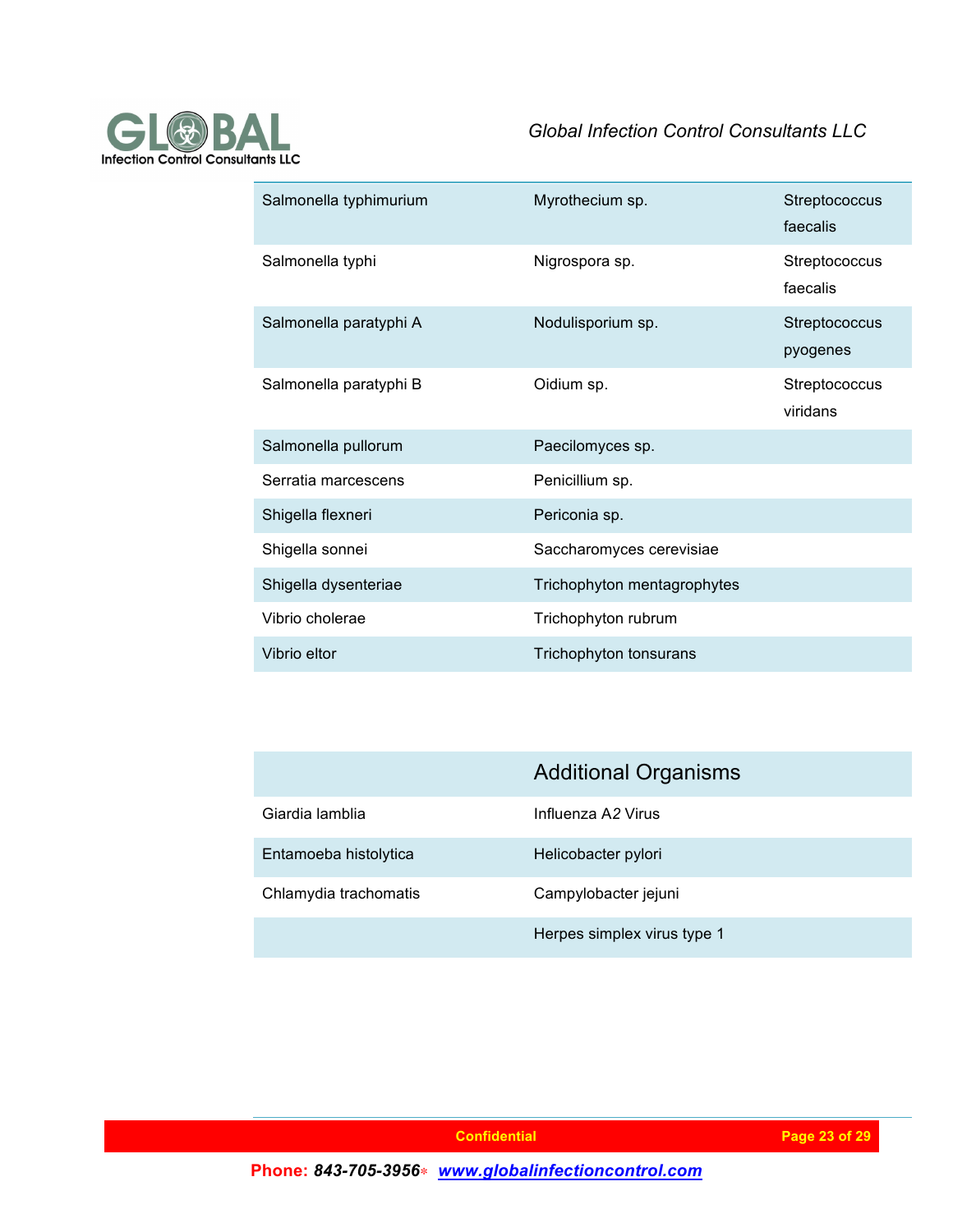

## **Updated Fungal List**

# **List updated**

**January, 2012**

| Peziza sp.             | Stachybotrys sp.            | Ulocladium sp.   |
|------------------------|-----------------------------|------------------|
| Phoma sp.              | Stachybotrys chartarum atra | Ustilago sp.     |
| Pithomyces sp.         | Stemphylium sp.             | Verticillium sp. |
| Polythrincium sp.      | Taeniolella sp.             | Wallemia sebi    |
| Rhizopus sp.           | Tetraploa sp.               | Zygomycetes      |
| Schizopphyllum commune | Torula sp.                  | Zygosporium sp.  |
| Scopulariopsis sp.     | Tricholcladium sp.          |                  |
| Spegazzina sp.         | Trichoderma sp.             |                  |
| Sporothrix sp.         | Trichosporon sp.            |                  |
| Sporotrichum sp.       | Tritirachium sp.            |                  |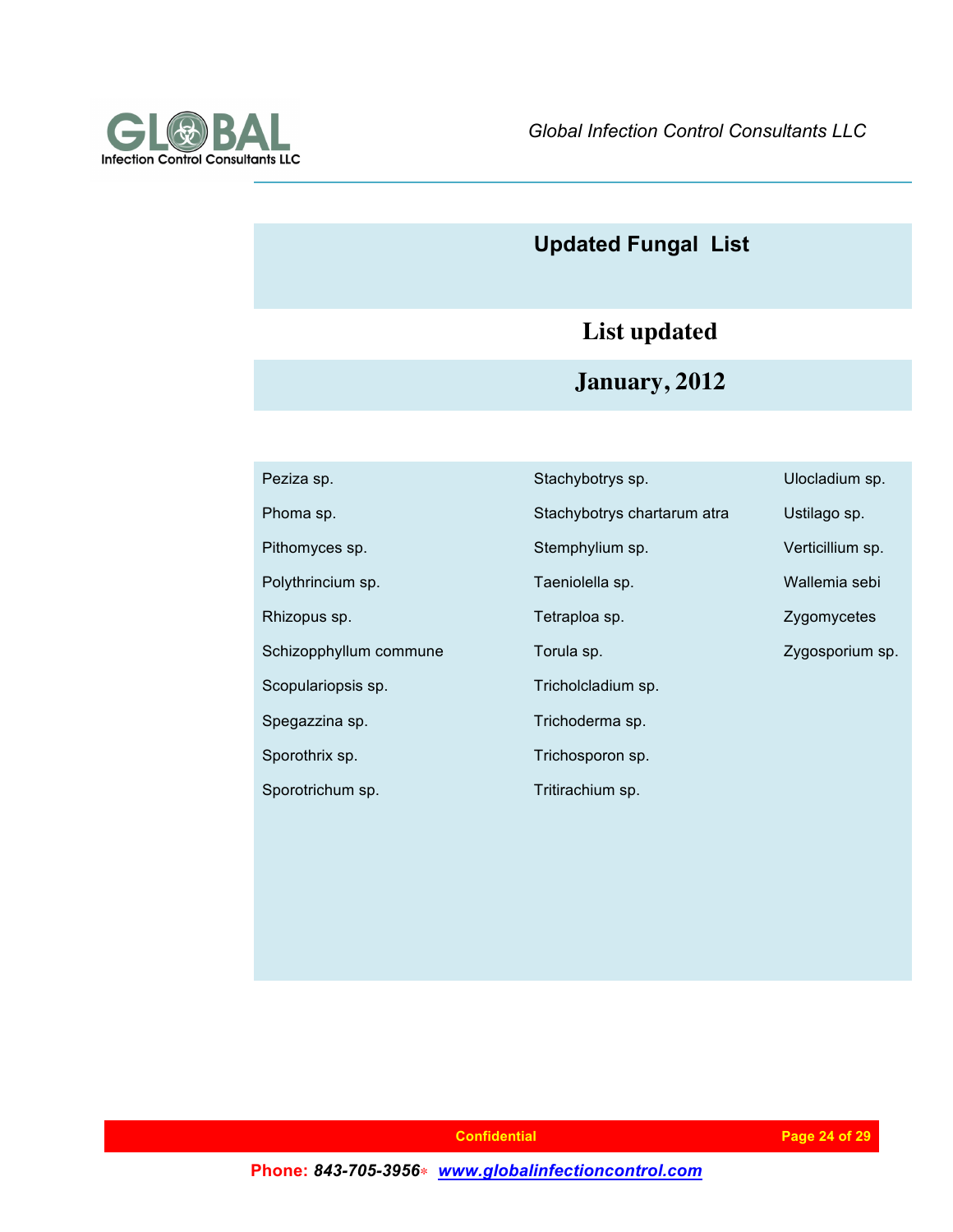

### **Properties and efficacy as a disinfectant.**

In regard to Path-Away® liquid significant progress has been made in our evaluation of this product as a disinfectant. Numerous studies have been conducted and a brief statement of the methodology with results follows. In excess of 400 structures with contamination of various origin and species were abated. These structures ranged from a single family home, to office complexes, industrial facilities and medical facilities including hospitals, day surgery centers and a dialysis clinic. It should be noted that these facilities were in numerous climate regions including tropical and sub tropical. As indicated by the data, there is great potential for the development of this product as a disinfectant. This is based on the following: (1) the toxicological data indicates that this product and the active ingredient posses very low toxicity. This is important because most disinfectants that are currently used in either animal or human environments have moderate to high toxicity and extreme care must be exercised when these products are used. The lack of any significant toxicological properties of Path-Away® is also impressive when one views the efficacy data where extremely small concentrations of the product can be used with marked beneficial results. (2) In view of the reports discussed, the wide spectrum of activity that Path-Away® offers (antiviral, antibacterial, both gram- and gram+, antimycotic and antiprotozoan) will undoubtedly aid in its acceptability. (3) The fact that this product has a very pleasant aroma will aid in the overall acceptability. When used in the laboratory, comments pertaining to the "fresh" smell have been numerous. This may be considered a subtle point however we feel that it is important.

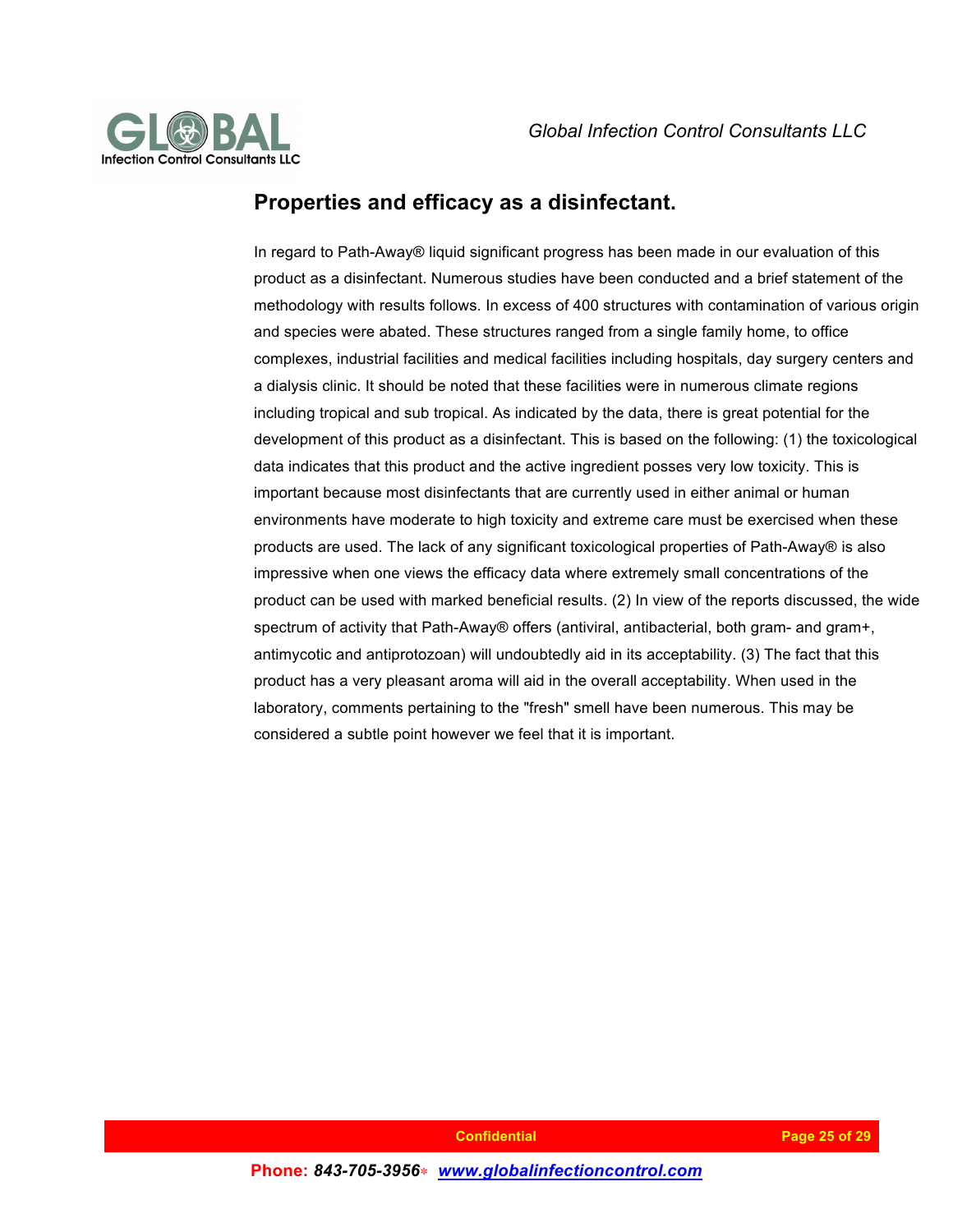

### **Materials and Methods.**

Path-Away® liquid can be obtained from Global Infection Control Consultants LLC., a Bluffton, South Carolina USA based company through its principal, Arthur V. Martin. This SOLUTION is of rather high viscosity with a slight yellow color. The product is transparent with no detectable sediment. Preparation of various dilutions of the stock SOLUTION (100%) indicated that the SOLUTION is readily and completely water soluble. The aroma was pleasant.

### **Summary and conclusions.**

It is readily apparent that Path-Away® at a concentration of 0.125 oz/gallon exhibits marked antibacterial activity in distilled water. The disinfectant has proven itself to be bactericidal, since the survival time of the organisms used in this study was relatively short. Both Salmonella and S. aureus were slightly more resistant than the E. coli isolate used. Of perhaps more importance is the impression that is apparent from the data shown in the list it was effective against. The presence of an extremely high content of protein (2.5% egg white) did not change the activity of Path-Away® disinfectant toward the three bacterial species used. There was no detectable change in the activity of this disinfectant toward the E. coli or Salmonella. A slight increase (from 5 to 10 minutes) to kill all the Staphylococus was measured, however due to this small magnitude of increase, this is of questionable significance.

### **Addendum: April 2010**

Path-Away® is currently undergoing testing at a premier laboratory facility in the United States for its efficacy against Mycobacterium *tuberculosis.* Initial tests are extremely encouraging. Current efficacy tests using Mycobacterium *smegmatis*, the normal test bacterium in Tuberculosis research has indicated efficacy at levels as low as 0.20. Research is currently ongoing.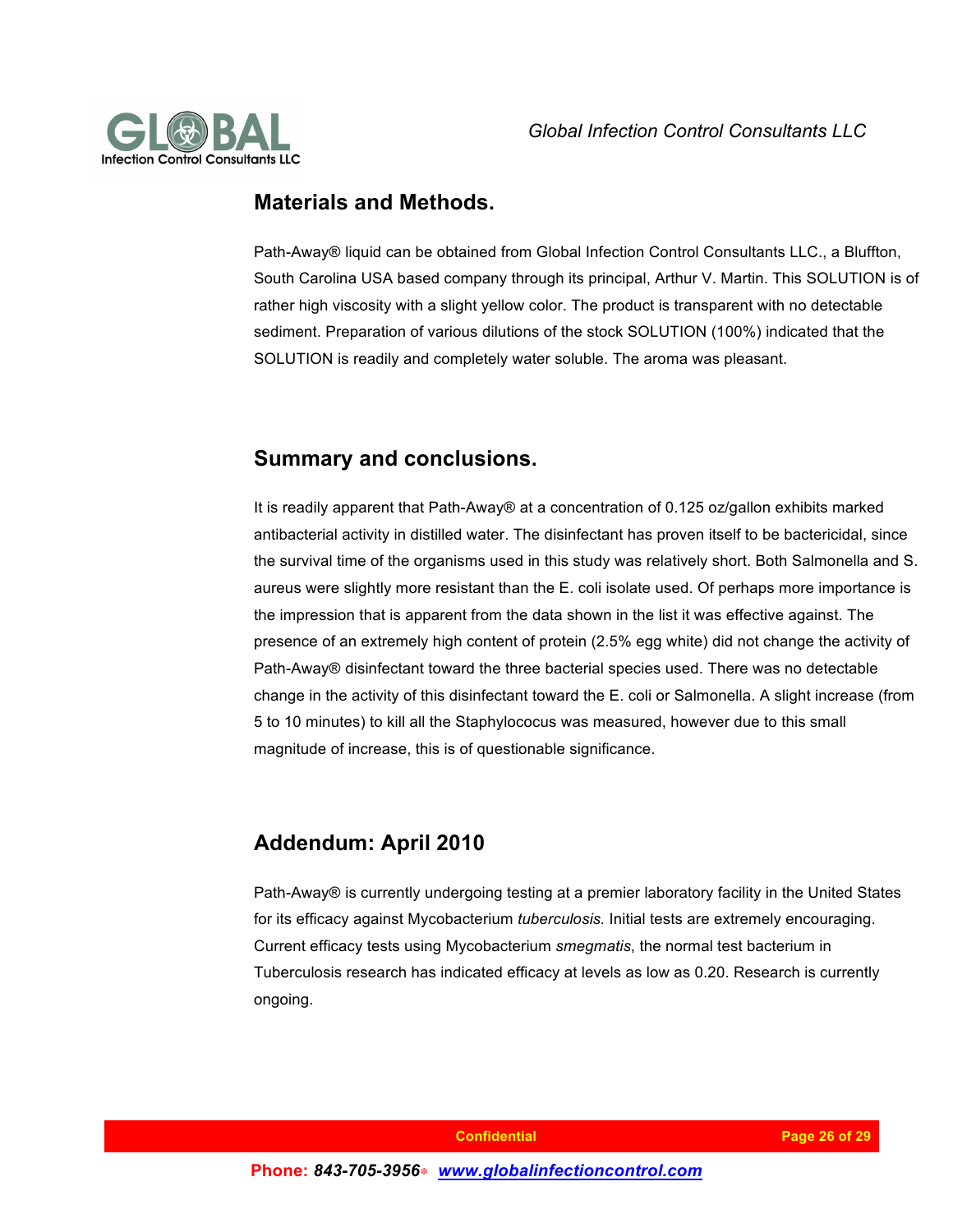

### **More Information**

For more information about Path-Away® products and services, call Arthur V. Martin, BS, MS, MSME, ICP at 843-705-3956.

To access information using the World Wide Web, go to: www.globalinfectioncontrol.com

For more information, call:

Arthur Martin at +843-705-3956 or e-mail at amartin@giccllc.com

© 2016 Arthur V. Martin. All rights reserved. This research and product development study is for informational purposes only. Global Infection Control Consultants, LLC makes no warranties, express or implied, in this summary.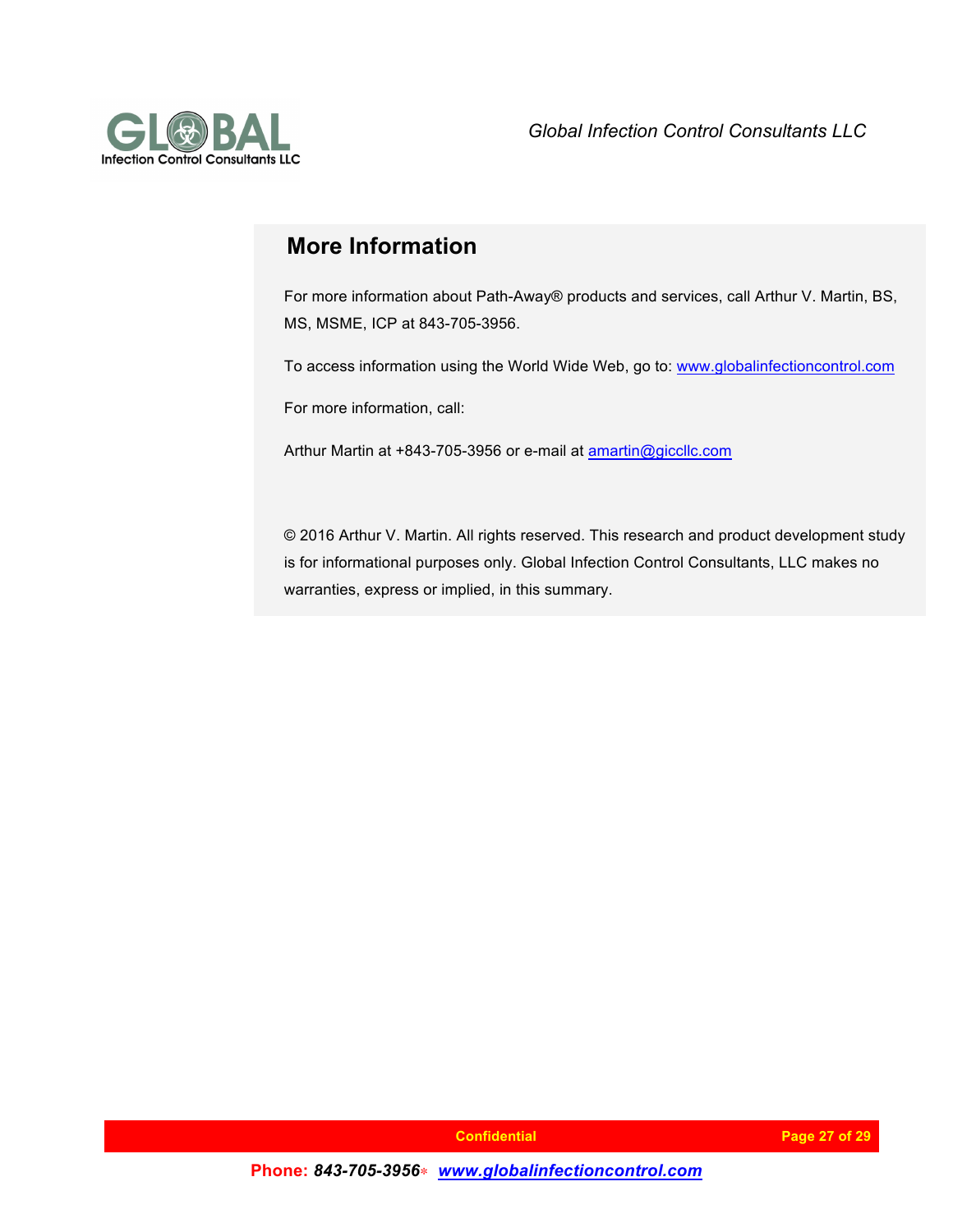

### **6. References**

The following is a list of readily available reference materials discussing ultraviolet light. It is not intended to be a complete list of references.

*Available on the Web:* 

**Aerobiological Engineering**

The Pennsylvania State University

Graduate School of Architectural Engineering & Department of Biology

http://www.arche.psu.edu/iec/abe/

### **Additional Integrated Poultry Producers websites**

http://www.thepoultrysite.com/

http://www.pilgrimspride.com/

http://www.tyson.com/

http://www.perdue.com/

http://www.waynefarmsllc.com/

http://www.sandersonfarms.com/

http://www.mountaire.com

http://www.houseofraeford.com/

http://www.keystonefoods.com/

http://www.kochfoods.com/

http://www.fosterfarms.com/

 **Page 28 of 29 Internal confidential**